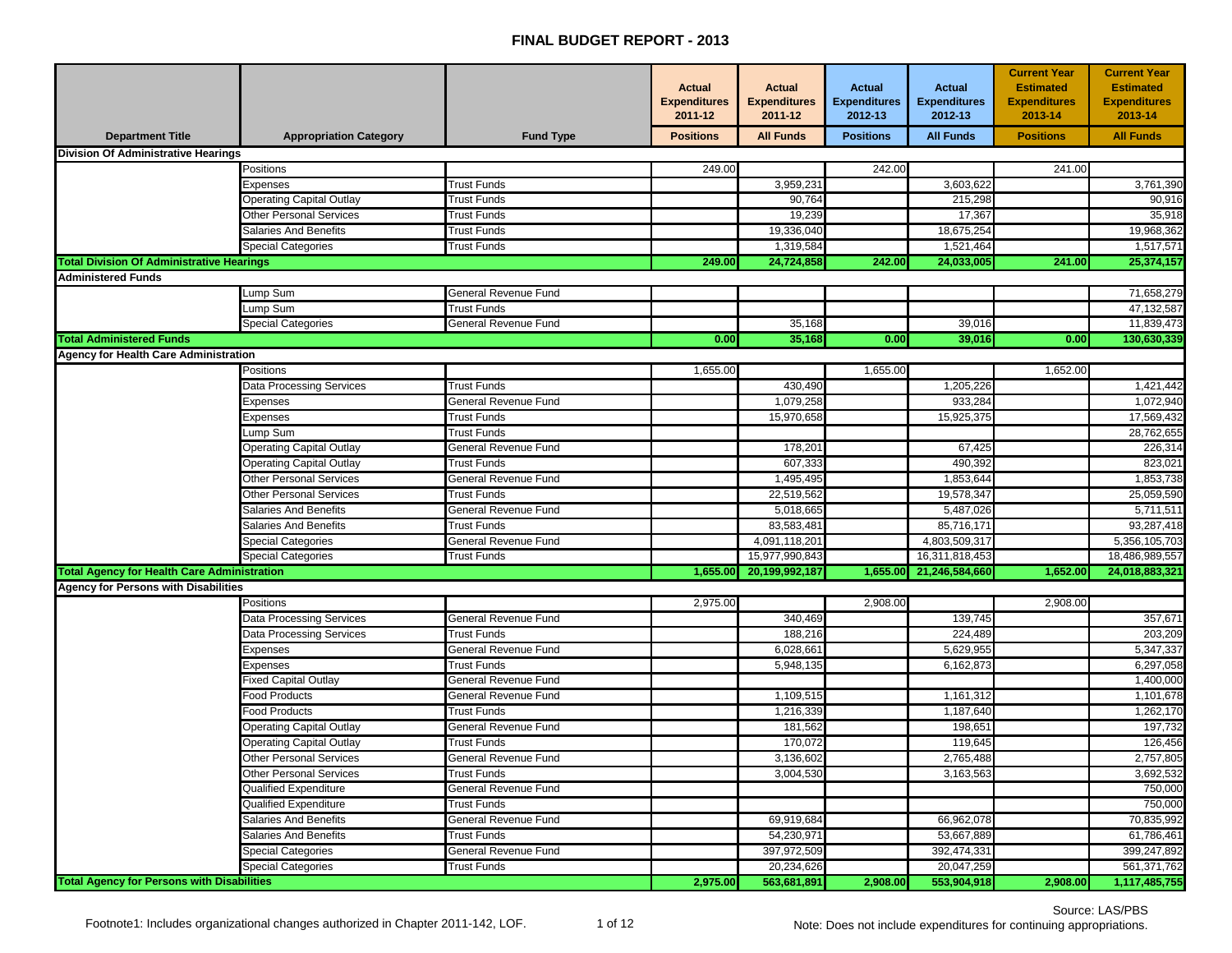|                                                   |                                 |                      | <b>Actual</b><br><b>Expenditures</b><br>2011-12 | <b>Actual</b><br><b>Expenditures</b><br>2011-12 | <b>Actual</b><br><b>Expenditures</b><br>2012-13 | <b>Actual</b><br><b>Expenditures</b><br>2012-13 | <b>Current Year</b><br><b>Estimated</b><br><b>Expenditures</b><br>2013-14 | <b>Current Year</b><br><b>Estimated</b><br><b>Expenditures</b><br>2013-14 |
|---------------------------------------------------|---------------------------------|----------------------|-------------------------------------------------|-------------------------------------------------|-------------------------------------------------|-------------------------------------------------|---------------------------------------------------------------------------|---------------------------------------------------------------------------|
| <b>Department Title</b>                           | <b>Appropriation Category</b>   | <b>Fund Type</b>     | <b>Positions</b>                                | <b>All Funds</b>                                | <b>Positions</b>                                | <b>All Funds</b>                                | <b>Positions</b>                                                          | <b>All Funds</b>                                                          |
| Agency for Workforce Innovation <sup>1</sup>      |                                 |                      |                                                 |                                                 |                                                 |                                                 |                                                                           |                                                                           |
|                                                   | <b>Data Processing Services</b> | <b>Trust Funds</b>   |                                                 | 492,020                                         |                                                 |                                                 |                                                                           |                                                                           |
|                                                   | Expenses                        | General Revenue Fund |                                                 | 103,796                                         |                                                 |                                                 |                                                                           |                                                                           |
|                                                   | Expenses                        | <b>Trust Funds</b>   |                                                 | 8,745,874                                       |                                                 |                                                 |                                                                           |                                                                           |
|                                                   | <b>Fixed Capital Outlay</b>     | <b>Trust Funds</b>   |                                                 | 106,000                                         |                                                 |                                                 |                                                                           |                                                                           |
|                                                   | <b>Operating Capital Outlay</b> | <b>Trust Funds</b>   |                                                 | 40,679                                          |                                                 |                                                 |                                                                           |                                                                           |
|                                                   | <b>Other Personal Services</b>  | General Revenue Fund |                                                 | 582                                             |                                                 |                                                 |                                                                           |                                                                           |
|                                                   | Other Personal Services         | <b>Trust Funds</b>   |                                                 | 3,278,509                                       |                                                 |                                                 |                                                                           |                                                                           |
|                                                   | Salaries And Benefits           | General Revenue Fund |                                                 | 646,358                                         |                                                 |                                                 |                                                                           |                                                                           |
|                                                   | Salaries And Benefits           | <b>Trust Funds</b>   |                                                 | 20,336,696                                      |                                                 |                                                 |                                                                           |                                                                           |
|                                                   | Special Categories              | General Revenue Fund |                                                 | 812,982                                         |                                                 |                                                 |                                                                           |                                                                           |
|                                                   | Special Categories              | Trust Funds          |                                                 | 249,321,080                                     |                                                 |                                                 |                                                                           |                                                                           |
| <b>Total Agency for Workforce Innovation</b>      |                                 |                      | 0.00                                            | 283,884,576                                     | 0.00                                            | $\mathbf{0}$                                    | 0.00                                                                      |                                                                           |
| <b>Agriculture and Consumer Services</b>          |                                 |                      |                                                 |                                                 |                                                 |                                                 |                                                                           |                                                                           |
|                                                   | Positions                       |                      | 3,598.75                                        |                                                 | 3,550.75                                        |                                                 | 3,577.25                                                                  |                                                                           |
|                                                   | Aid To Local Governments        | General Revenue Fund |                                                 | 8,593,062                                       |                                                 | 16,886,046                                      |                                                                           | 16,886,046                                                                |
|                                                   | Aid To Local Governments        | Trust Funds          |                                                 | 527,418,074                                     |                                                 | 904,922,077                                     |                                                                           | 1,073,308,893                                                             |
|                                                   | Data Processing Services        | <b>Trust Funds</b>   |                                                 |                                                 |                                                 |                                                 |                                                                           | 798                                                                       |
|                                                   | Expenses                        | General Revenue Fund |                                                 | 7,224,970                                       |                                                 | 8,591,227                                       |                                                                           | 7,600,944                                                                 |
|                                                   | Expenses                        | Trust Funds          |                                                 | 29,379,813                                      |                                                 | 32,407,144                                      |                                                                           | 35,729,610                                                                |
|                                                   | Fixed Capital Outlay            | General Revenue Fund |                                                 |                                                 |                                                 |                                                 |                                                                           | 16,638,555                                                                |
|                                                   | Fixed Capital Outlay            | <b>Trust Funds</b>   |                                                 | 829,000                                         |                                                 | 3,933,192                                       |                                                                           | 920,000                                                                   |
|                                                   | G/A-Loc Gov/Nonst Ent-Fco       | General Revenue Fund |                                                 |                                                 |                                                 | 12,807,217                                      |                                                                           |                                                                           |
|                                                   | G/A-Loc Gov/Nonst Ent-Fco       | <b>Trust Funds</b>   |                                                 | 850,000                                         |                                                 | 42,092,106                                      |                                                                           | 500,000                                                                   |
|                                                   | <b>Operating Capital Outlay</b> | General Revenue Fund |                                                 | 140,271                                         |                                                 | 102,072                                         |                                                                           | 866,158                                                                   |
|                                                   | <b>Operating Capital Outlay</b> | Trust Funds          |                                                 | 1,485,960                                       |                                                 | 2,502,336                                       |                                                                           | 2,321,222                                                                 |
|                                                   | Other Personal Services         | General Revenue Fund |                                                 | 484,608                                         |                                                 | 449,642                                         |                                                                           | 484,002                                                                   |
|                                                   | <b>Other Personal Services</b>  | <b>Trust Funds</b>   |                                                 | 5,134,545                                       |                                                 | 6,139,010                                       |                                                                           | 7,564,000                                                                 |
|                                                   | Salaries And Benefits           | General Revenue Fund |                                                 | 76,803,134                                      |                                                 | 75,342,965                                      |                                                                           | 81,320,894                                                                |
|                                                   | Salaries And Benefits           | <b>Trust Funds</b>   |                                                 | 95,710,057                                      |                                                 | 101,508,645                                     |                                                                           | 120,608,597                                                               |
|                                                   | <b>Special Categories</b>       | General Revenue Fund |                                                 | 17,845,190                                      |                                                 | 29,002,075                                      |                                                                           | 45,426,519                                                                |
|                                                   | <b>Special Categories</b>       | <b>Trust Funds</b>   |                                                 | 89,528,700                                      |                                                 | 65,401,036                                      |                                                                           | 71,215,749                                                                |
| <b>Total Agriculture and Consumer Services</b>    |                                 |                      | 3,598.75                                        | 861,427,384                                     | 3,550.75                                        | 1,302,086,790                                   | 3,577.25                                                                  | 1,481,391,987                                                             |
| <b>Business and Professional Regulation</b>       |                                 |                      |                                                 |                                                 |                                                 |                                                 |                                                                           |                                                                           |
|                                                   | Positions                       |                      | 1,598.75                                        |                                                 | 1,586.25                                        |                                                 | 1,612.25                                                                  |                                                                           |
|                                                   | Data Processing Services        | <b>Trust Funds</b>   |                                                 | 797,597                                         |                                                 | 573,553                                         |                                                                           | 640,490                                                                   |
|                                                   | Expenses                        | Trust Funds          |                                                 | 13,063,435                                      |                                                 | 12,849,178                                      |                                                                           | 14,281,005                                                                |
|                                                   | Financial Assistance Paymt      | Trust Funds          |                                                 | 397,520                                         |                                                 | 367,526                                         |                                                                           | 450,000                                                                   |
|                                                   | Operating Capital Outlay        | Trust Funds          |                                                 | 187,964                                         |                                                 | 325,966                                         |                                                                           | 225,561                                                                   |
|                                                   | <b>Other Personal Services</b>  | <b>Trust Funds</b>   |                                                 | 4,182,579                                       |                                                 | 3,065,695                                       |                                                                           | 4,100,158                                                                 |
|                                                   | Salaries And Benefits           | Trust Funds          |                                                 | 83,280,568                                      |                                                 | 82,419,000                                      |                                                                           | 93,794,158                                                                |
|                                                   | <b>Special Categories</b>       | General Revenue Fund |                                                 |                                                 |                                                 | 200,000                                         |                                                                           | 515,824                                                                   |
|                                                   | <b>Special Categories</b>       | <b>Trust Funds</b>   |                                                 | 19,912,040                                      |                                                 | 25,404,074                                      |                                                                           | 32,343,351                                                                |
| <b>Total Business and Professional Requlation</b> |                                 |                      | 1,598.75                                        | 121,821,703                                     | 1,586.25                                        | 125,204,992                                     | 1,612.25                                                                  | 146,350,547                                                               |
| <b>CHILDREN &amp; FAMILIES</b>                    |                                 |                      |                                                 |                                                 |                                                 |                                                 |                                                                           |                                                                           |
|                                                   | Positions                       |                      | 12,282.75                                       |                                                 | 11,801.50                                       |                                                 | 11,603.50                                                                 |                                                                           |
|                                                   | Claims Bills & Relief Acts      | Trust Funds          |                                                 | 3,410,000                                       |                                                 | 2,650,000                                       |                                                                           | 2,650,000                                                                 |
|                                                   | Data Processing Services        | General Revenue Fund |                                                 | 19,730,394                                      |                                                 | 23,619,666                                      |                                                                           | 9,100,200                                                                 |
|                                                   | <b>Data Processing Services</b> | <b>Trust Funds</b>   |                                                 | 23,516,651                                      |                                                 | 43,486,480                                      |                                                                           | 11,977,997                                                                |
|                                                   | Expenses                        | General Revenue Fund |                                                 | 47,800,123                                      |                                                 | 43,999,633                                      |                                                                           | 46,689,446                                                                |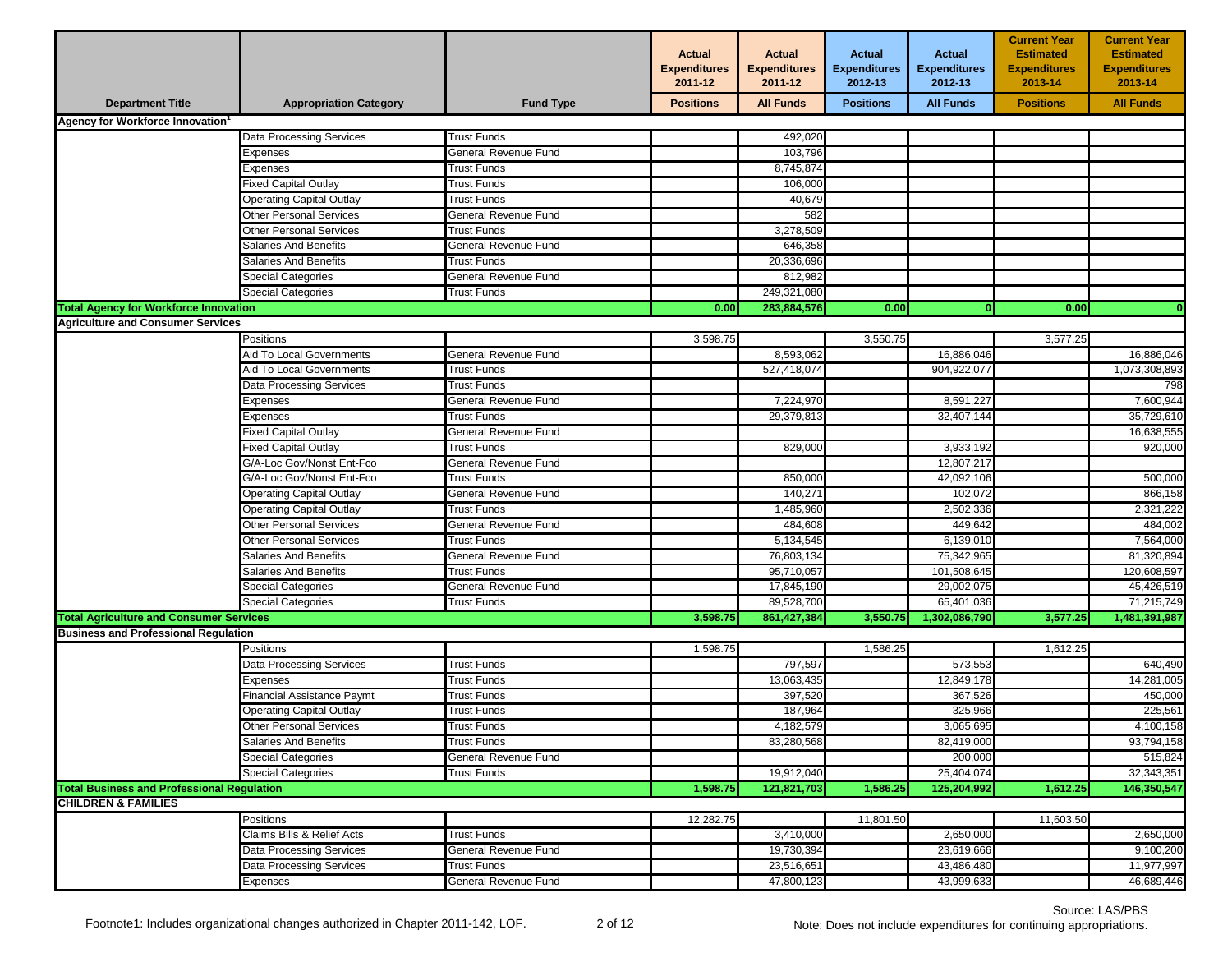|                                      |                                   |                      | <b>Actual</b><br><b>Expenditures</b><br>2011-12 | <b>Actual</b><br><b>Expenditures</b><br>2011-12 | <b>Actual</b><br><b>Expenditures</b><br>2012-13 | <b>Actual</b><br><b>Expenditures</b><br>2012-13 | <b>Current Year</b><br><b>Estimated</b><br><b>Expenditures</b><br>2013-14 | <b>Current Year</b><br><b>Estimated</b><br><b>Expenditures</b><br>2013-14 |
|--------------------------------------|-----------------------------------|----------------------|-------------------------------------------------|-------------------------------------------------|-------------------------------------------------|-------------------------------------------------|---------------------------------------------------------------------------|---------------------------------------------------------------------------|
| <b>Department Title</b>              | <b>Appropriation Category</b>     | <b>Fund Type</b>     | <b>Positions</b>                                | <b>All Funds</b>                                | <b>Positions</b>                                | <b>All Funds</b>                                | <b>Positions</b>                                                          | <b>All Funds</b>                                                          |
|                                      | Expenses                          | <b>Trust Funds</b>   |                                                 | 43,311,523                                      |                                                 | 41,794,339                                      |                                                                           | 41,642,639                                                                |
|                                      | <b>Financial Assistance Paymt</b> | General Revenue Fund |                                                 | 154,313,554                                     |                                                 | 148,783,914                                     |                                                                           | 159,132,166                                                               |
|                                      | Financial Assistance Paymt        | Trust Funds          |                                                 | 43,562,179                                      |                                                 | 60,973,899                                      |                                                                           | 49,737,434                                                                |
|                                      | Food Products                     | General Revenue Fund |                                                 | 3,272,603                                       |                                                 | 3,258,727                                       |                                                                           | 3,386,854                                                                 |
|                                      | G/A-Loc Gov/Nonst Ent-Fco         | General Revenue Fund |                                                 |                                                 |                                                 | 10,600,000                                      |                                                                           | 1,280,422                                                                 |
|                                      | Operating Capital Outlay          | General Revenue Fund |                                                 | 802,196                                         |                                                 | 391,982                                         |                                                                           | 480,013                                                                   |
|                                      | <b>Operating Capital Outlay</b>   | <b>Trust Funds</b>   |                                                 | 612,501                                         |                                                 | 559,627                                         |                                                                           | 548,217                                                                   |
|                                      | <b>Other Personal Services</b>    | General Revenue Fund |                                                 | 4,431,903                                       |                                                 | 3,862,229                                       |                                                                           | 4,366,791                                                                 |
|                                      | Other Personal Services           | <b>Trust Funds</b>   |                                                 | 5,894,176                                       |                                                 | 7,757,688                                       |                                                                           | 10,287,379                                                                |
|                                      | Qualified Expenditure             | <b>Trust Funds</b>   |                                                 |                                                 |                                                 |                                                 |                                                                           | 22,544,128                                                                |
|                                      | <b>Salaries And Benefits</b>      | General Revenue Fund |                                                 | 284,557,555                                     |                                                 | 266,333,643                                     |                                                                           | 288,096,397                                                               |
|                                      | Salaries And Benefits             | Trust Funds          |                                                 | 290,038,219                                     |                                                 | 297,804,241                                     |                                                                           | 315,247,731                                                               |
|                                      | <b>Special Categories</b>         | General Revenue Fund |                                                 | 873,972,217                                     |                                                 | 887,592,303                                     |                                                                           | 919,559,682                                                               |
|                                      | Special Categories                | <b>Trust Funds</b>   |                                                 | 910,153,994                                     |                                                 | 919,997,791                                     |                                                                           | 935,708,924                                                               |
| <b>Total CHILDREN &amp; FAMILIES</b> |                                   |                      | 12,282.75                                       | 2,709,379,788                                   | 11,801.50                                       | 2,763,466,162                                   | 11,603.50                                                                 | 2,822,436,420                                                             |
| <b>Citrus</b>                        |                                   |                      |                                                 |                                                 |                                                 |                                                 |                                                                           |                                                                           |
|                                      | Positions                         |                      | 60.00                                           |                                                 | 57.00                                           |                                                 | 57.00                                                                     |                                                                           |
|                                      | Data Processing Services          | <b>Trust Funds</b>   |                                                 | 21,347                                          |                                                 | 22,624                                          |                                                                           | 15,300                                                                    |
|                                      | <i>Expenses</i>                   | <b>Trust Funds</b>   |                                                 | 703,690                                         |                                                 | 665,992                                         |                                                                           | 2,945,933                                                                 |
|                                      | <b>Operating Capital Outlay</b>   | Trust Funds          |                                                 | 37,325                                          |                                                 | 184,312                                         |                                                                           | 370,779                                                                   |
|                                      | Other Personal Services           | <b>Trust Funds</b>   |                                                 | 131,536                                         |                                                 | 131,383                                         |                                                                           | 173,000                                                                   |
|                                      | <b>Salaries And Benefits</b>      | <b>Trust Funds</b>   |                                                 | 4,065,898                                       |                                                 | 3,941,404                                       |                                                                           | 5,596,725                                                                 |
|                                      | Special Categories                | <b>Trust Funds</b>   |                                                 | 45,469,441                                      |                                                 | 34,139,656                                      |                                                                           | 52,215,215                                                                |
| <b>Total Citrus</b>                  |                                   |                      | 60.00                                           | 50,429,237                                      | 57.00                                           | 39,085,371                                      | 57.00                                                                     | 61,316,952                                                                |
| <b>Community Affairs</b>             |                                   |                      |                                                 |                                                 |                                                 |                                                 |                                                                           |                                                                           |
|                                      | Expenses                          | General Revenue Fund |                                                 | 85,309                                          |                                                 |                                                 |                                                                           |                                                                           |
|                                      | <i>Expenses</i>                   | Trust Funds          |                                                 | 3,113,645                                       |                                                 |                                                 |                                                                           |                                                                           |
|                                      | G/A-Loc Gov/Nonst Ent-Fco         | <b>Trust Funds</b>   |                                                 | 3,000,000                                       |                                                 |                                                 |                                                                           |                                                                           |
|                                      | <b>Operating Capital Outlay</b>   | <b>Trust Funds</b>   |                                                 | 22,140                                          |                                                 |                                                 |                                                                           |                                                                           |
|                                      | Other Personal Services           | General Revenue Fund |                                                 | $-35,420$                                       |                                                 |                                                 |                                                                           |                                                                           |
|                                      | Other Personal Services           | <b>Trust Funds</b>   |                                                 | 522,373                                         |                                                 |                                                 |                                                                           |                                                                           |
|                                      | Salaries And Benefits             | General Revenue Fund |                                                 | 619,045                                         |                                                 |                                                 |                                                                           |                                                                           |
|                                      | Salaries And Benefits             | Trust Funds          |                                                 | 3,365,714                                       |                                                 |                                                 |                                                                           |                                                                           |
|                                      | Special Categories                | General Revenue Fund |                                                 | 176,282                                         |                                                 |                                                 |                                                                           |                                                                           |
|                                      | Special Categories                | <b>Trust Funds</b>   |                                                 | 97,521,893                                      |                                                 |                                                 |                                                                           |                                                                           |
| <b>Total Community Affairs</b>       |                                   |                      | 0.00                                            | 108,390,981                                     | 0.00                                            |                                                 | 0.00                                                                      |                                                                           |
| <b>Corrections</b>                   |                                   |                      |                                                 |                                                 |                                                 |                                                 |                                                                           |                                                                           |
|                                      | Positions                         |                      | 27,599.00                                       |                                                 | 25,424.00                                       |                                                 | 23,253.00                                                                 |                                                                           |
|                                      | <b>Data Processing Services</b>   | General Revenue Fund |                                                 | 4,066,411                                       |                                                 | 8,317,277                                       |                                                                           | 10,016,716                                                                |
|                                      | Data Processing Services          | <b>Trust Funds</b>   |                                                 | 358                                             |                                                 | 4,997                                           |                                                                           | 7,143                                                                     |
|                                      | Expenses                          | General Revenue Fund |                                                 | 127,100,710                                     |                                                 | 135,936,368                                     |                                                                           | 104,188,459                                                               |
|                                      | Expenses                          | <b>Trust Funds</b>   |                                                 | 3,797,153                                       |                                                 | 5,138,520                                       |                                                                           | 8,394,425                                                                 |
|                                      | <b>Fixed Capital Outlay</b>       | General Revenue Fund |                                                 | 66,800,377                                      |                                                 | 35,963,689                                      |                                                                           | 46,639,103                                                                |
|                                      | Food Products                     | General Revenue Fund |                                                 | 51,411,911                                      |                                                 | 50,028,976                                      |                                                                           | 51,861,242                                                                |
|                                      | Food Products                     | Trust Funds          |                                                 | 1,369,676                                       |                                                 | 493,678                                         |                                                                           | 967,927                                                                   |
|                                      | Lump Sum                          |                      |                                                 |                                                 |                                                 |                                                 | 15.00                                                                     |                                                                           |
|                                      | Lump Sum                          | <b>Trust Funds</b>   |                                                 |                                                 |                                                 |                                                 |                                                                           | 1,054,597                                                                 |
|                                      | <b>Operating Capital Outlay</b>   | General Revenue Fund |                                                 | 471,744                                         |                                                 | 288,397                                         |                                                                           | 1,627,052                                                                 |
|                                      | <b>Operating Capital Outlay</b>   | Trust Funds          |                                                 | 1,489,693                                       |                                                 | 533,498                                         |                                                                           | 2,760,625                                                                 |
|                                      | <b>Other Personal Services</b>    | General Revenue Fund |                                                 | 26, 165, 270                                    |                                                 | 18,785,085                                      |                                                                           | 8,342,615                                                                 |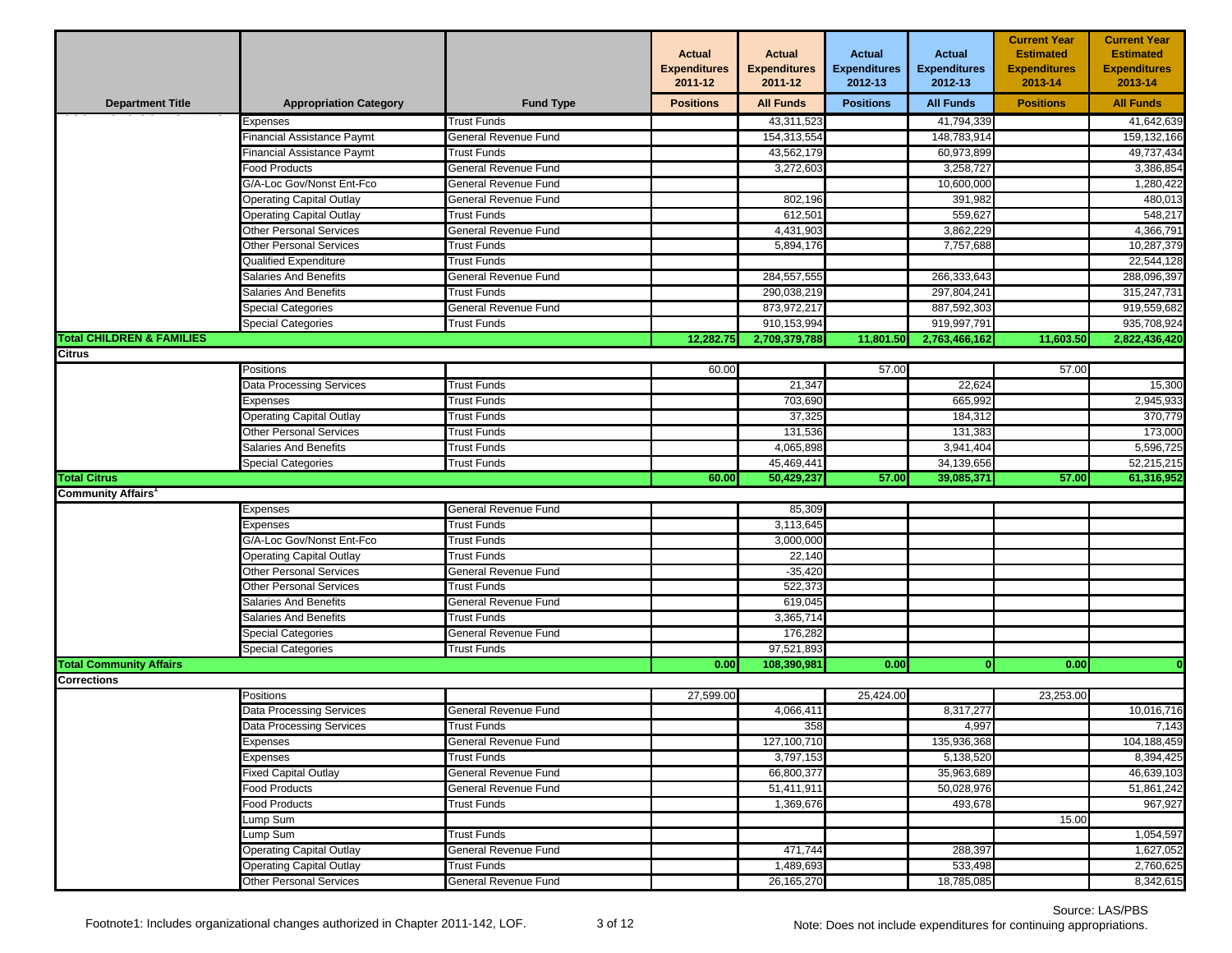|                                   |                                 |                      | <b>Actual</b><br><b>Expenditures</b><br>2011-12 | <b>Actual</b><br><b>Expenditures</b><br>2011-12 | <b>Actual</b><br><b>Expenditures</b><br>2012-13 | <b>Actual</b><br><b>Expenditures</b><br>2012-13 | <b>Current Year</b><br><b>Estimated</b><br><b>Expenditures</b><br>2013-14 | <b>Current Year</b><br><b>Estimated</b><br><b>Expenditures</b><br>2013-14 |
|-----------------------------------|---------------------------------|----------------------|-------------------------------------------------|-------------------------------------------------|-------------------------------------------------|-------------------------------------------------|---------------------------------------------------------------------------|---------------------------------------------------------------------------|
| <b>Department Title</b>           | <b>Appropriation Category</b>   | <b>Fund Type</b>     | <b>Positions</b>                                | <b>All Funds</b>                                | <b>Positions</b>                                | <b>All Funds</b>                                | <b>Positions</b>                                                          | <b>All Funds</b>                                                          |
|                                   | <b>Other Personal Services</b>  | <b>Trust Funds</b>   |                                                 | 510,508                                         |                                                 | 553,512                                         |                                                                           | 1,144,978                                                                 |
|                                   | <b>Salaries And Benefits</b>    | General Revenue Fund |                                                 | 1,320,732,198                                   |                                                 | 1,203,517,101                                   |                                                                           | 1,204,691,384                                                             |
|                                   | Salaries And Benefits           | Trust Funds          |                                                 | 29,246,445                                      |                                                 | 26,991,775                                      |                                                                           | 36,883,964                                                                |
|                                   | Special Categories              | General Revenue Fund |                                                 | 522, 161, 651                                   |                                                 | 564,559,034                                     |                                                                           | 689, 167, 376                                                             |
|                                   | <b>Special Categories</b>       | <b>Trust Funds</b>   |                                                 | 22,981,163                                      |                                                 | 18,023,182                                      |                                                                           | 19,948,262                                                                |
| <b>Total Corrections</b>          |                                 |                      | 27,599.00                                       | 2,178,305,268                                   | 25,424.00                                       | 2,069,135,089                                   | 23,268.00                                                                 | 2,187,695,868                                                             |
| <b>Economic Opportunity</b>       |                                 |                      |                                                 |                                                 |                                                 |                                                 |                                                                           |                                                                           |
|                                   | Positions                       |                      | 1,676.00                                        |                                                 | 1,625.00                                        |                                                 | 1,621.00                                                                  |                                                                           |
|                                   | Data Processing Services        | General Revenue Fund |                                                 |                                                 |                                                 |                                                 |                                                                           | 2,996                                                                     |
|                                   | Data Processing Services        | <b>Trust Funds</b>   |                                                 | 2,593,049                                       |                                                 | 3,193,249                                       |                                                                           | 3,502,606                                                                 |
|                                   | Expenses                        | General Revenue Fund |                                                 | 473,285                                         |                                                 | 341,957                                         |                                                                           | 343,123                                                                   |
|                                   | Expenses                        | <b>Trust Funds</b>   |                                                 | 13,064,085                                      |                                                 | 16,876,261                                      |                                                                           | 23,773,648                                                                |
|                                   | Fixed Capital Outlay            | <b>Trust Funds</b>   |                                                 | 424,000                                         |                                                 | 598,200                                         |                                                                           | 361,000                                                                   |
|                                   | G/A-Loc Gov/Nonst Ent-Fco       | General Revenue Fund |                                                 | 3,162,489                                       |                                                 |                                                 |                                                                           |                                                                           |
|                                   | G/A-Loc Gov/Nonst Ent-Fco       | <b>Trust Funds</b>   |                                                 | 93,488,294                                      |                                                 | 46,162,490                                      |                                                                           | 3,200,000                                                                 |
|                                   | ump Sum                         | General Revenue Fund |                                                 |                                                 |                                                 |                                                 |                                                                           | 9,790,352                                                                 |
|                                   | ump Sum.                        | Trust Funds          |                                                 |                                                 |                                                 |                                                 |                                                                           | 35,709,648                                                                |
|                                   | <b>Operating Capital Outlay</b> | General Revenue Fund |                                                 | 13,592                                          |                                                 | 1,500                                           |                                                                           | 2,288                                                                     |
|                                   | <b>Operating Capital Outlay</b> | <b>Trust Funds</b>   |                                                 | 69,334                                          |                                                 | 732,917                                         |                                                                           | 798,434                                                                   |
|                                   | Other Personal Services         | General Revenue Fund |                                                 | 76,102                                          |                                                 | 77,628                                          |                                                                           | 17,903                                                                    |
|                                   | Other Personal Services         | Trust Funds          |                                                 | 9,125,907                                       |                                                 | 12,794,766                                      |                                                                           | 16,349,349                                                                |
|                                   | Qualified Expenditure           | <b>Trust Funds</b>   |                                                 |                                                 |                                                 |                                                 |                                                                           | 1,193,648                                                                 |
|                                   | <b>Salaries And Benefits</b>    | General Revenue Fund |                                                 | 3,375,534                                       |                                                 | 3,704,038                                       |                                                                           | 2,811,383                                                                 |
|                                   | Salaries And Benefits           | Trust Funds          |                                                 | 59,235,806                                      |                                                 | 80,745,249                                      |                                                                           | 96,383,621                                                                |
|                                   | Special Categories              | General Revenue Fund |                                                 | 71,707,050                                      |                                                 | 207,730,667                                     |                                                                           | 29,134,478                                                                |
|                                   | <b>Special Categories</b>       | <b>Trust Funds</b>   |                                                 | 417,797,357                                     |                                                 | 684,081,640                                     |                                                                           | 649,310,086                                                               |
| <b>Total Economic Opportunity</b> |                                 |                      | 1,676.00                                        | 674,605,884                                     | 1,625.00                                        | 1,057,040,562                                   | 1,621.00                                                                  | 872,684,563                                                               |
| Education                         |                                 |                      |                                                 |                                                 |                                                 |                                                 |                                                                           |                                                                           |
|                                   | Positions                       |                      | 3,060.25                                        |                                                 | 3,041.25                                        |                                                 | 2,357.25                                                                  |                                                                           |
|                                   | Aid To Local Governments        | General Revenue Fund |                                                 | 9,357,366,392                                   |                                                 | 10,170,796,303                                  |                                                                           | 11,065,535,212                                                            |
|                                   | Aid To Local Governments        | <b>Trust Funds</b>   |                                                 | 3,043,894,350                                   |                                                 | 2,472,649,830                                   |                                                                           | 2,538,539,479                                                             |
|                                   | Data Processing Services        | General Revenue Fund |                                                 | 3,596,073                                       |                                                 | 3,255,274                                       |                                                                           | 8,881,394                                                                 |
|                                   | Data Processing Services        | <b>Trust Funds</b>   |                                                 | 8,824,952                                       |                                                 | 10,920,333                                      |                                                                           | 15,241,326                                                                |
|                                   | Expenses                        | General Revenue Fund |                                                 | 3,150,341                                       |                                                 | 3,533,506                                       |                                                                           | 4.244.222                                                                 |
|                                   | Expenses                        | <b>Trust Funds</b>   |                                                 | 20,386,077                                      |                                                 | 19,958,209                                      |                                                                           | 24,124,959                                                                |
|                                   | inancial Assistance Paymt       | General Revenue Fund |                                                 | 89,681,401                                      |                                                 | 88,333,841                                      |                                                                           | 92,982,414                                                                |
|                                   | Financial Assistance Paymt      | <b>Trust Funds</b>   |                                                 | 46,914,323                                      |                                                 | 48,645,331                                      |                                                                           | 48,826,392                                                                |
|                                   | Fixed Capital Outlay            | General Revenue Fund |                                                 | 29,271,020                                      |                                                 | 450,000                                         |                                                                           |                                                                           |
|                                   | Fixed Capital Outlay            | Trust Funds          |                                                 | 1,550,105,537                                   |                                                 | 1,584,269,763                                   |                                                                           | 1,761,082,888                                                             |
|                                   | <b>Food Products</b>            | <b>Trust Funds</b>   |                                                 | 103.427                                         |                                                 | 89.621                                          |                                                                           | 200.000                                                                   |
|                                   | G/A-Loc Gov/Nonst Ent-Fco       | General Revenue Fund |                                                 |                                                 |                                                 | 8,970,000                                       |                                                                           | 9,000,000                                                                 |
|                                   | Operating Capital Outlay        | General Revenue Fund |                                                 | 209,061                                         |                                                 | 186,509                                         |                                                                           | 106,049                                                                   |
|                                   | <b>Operating Capital Outlay</b> | Trust Funds          |                                                 | 567,451                                         |                                                 | 1,215,503                                       |                                                                           | 2,295,382                                                                 |
|                                   | <b>Other Personal Services</b>  | General Revenue Fund |                                                 | 268,858                                         |                                                 | 290,195                                         |                                                                           | 375,340                                                                   |
|                                   | Other Personal Services         | Trust Funds          |                                                 | 1,377,403                                       |                                                 | 1,477,165                                       |                                                                           | 3,041,410                                                                 |
|                                   | <b>Salaries And Benefits</b>    | General Revenue Fund |                                                 | 35,107,340                                      |                                                 | 35,734,540                                      |                                                                           | 37,582,433                                                                |
|                                   | Salaries And Benefits           | Trust Funds          |                                                 | 91,707,279                                      |                                                 | 88,953,287                                      |                                                                           | 98,774,940                                                                |
|                                   | Special Categories              | General Revenue Fund |                                                 | 891,798,229                                     |                                                 | 797,242,035                                     |                                                                           | 890,793,751                                                               |
|                                   | <b>Special Categories</b>       | <b>Trust Funds</b>   |                                                 | 1,301,581,252                                   |                                                 | 1,215,505,251                                   |                                                                           | 1,356,457,290                                                             |
| <b>Total Education</b>            |                                 |                      | 3,060.25                                        | 16,475,910,766                                  |                                                 | 3,041.25 16,552,476,496                         | 2,357.25                                                                  | 17,958,084,881                                                            |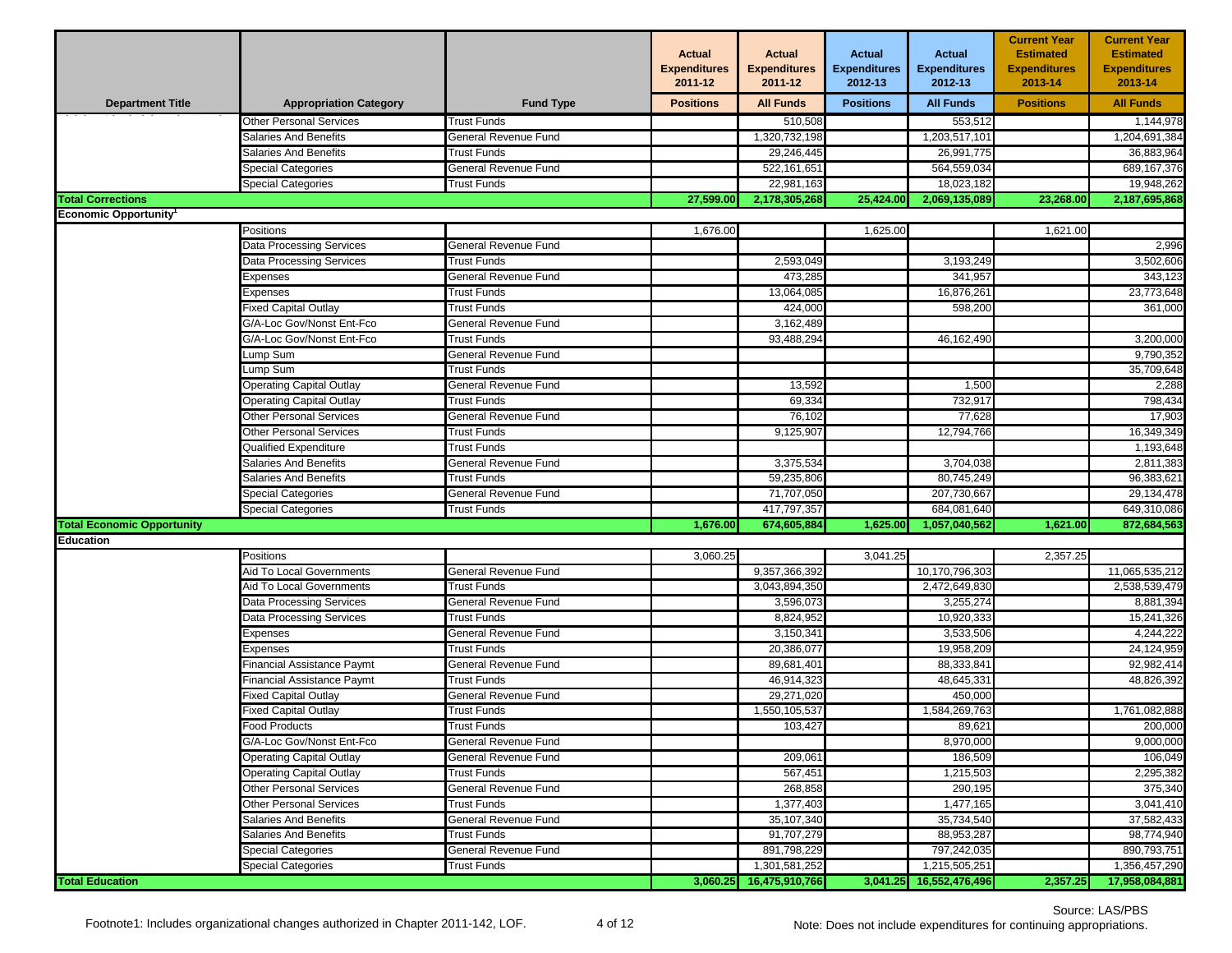|                                       |                                  |                             | <b>Actual</b><br><b>Expenditures</b><br>2011-12 | <b>Actual</b><br><b>Expenditures</b><br>2011-12 | <b>Actual</b><br><b>Expenditures</b><br>2012-13 | <b>Actual</b><br><b>Expenditures</b><br>2012-13 | <b>Current Year</b><br><b>Estimated</b><br><b>Expenditures</b><br>2013-14 | <b>Current Year</b><br><b>Estimated</b><br><b>Expenditures</b><br>2013-14 |
|---------------------------------------|----------------------------------|-----------------------------|-------------------------------------------------|-------------------------------------------------|-------------------------------------------------|-------------------------------------------------|---------------------------------------------------------------------------|---------------------------------------------------------------------------|
| <b>Department Title</b>               | <b>Appropriation Category</b>    | <b>Fund Type</b>            | <b>Positions</b>                                | <b>All Funds</b>                                | <b>Positions</b>                                | <b>All Funds</b>                                | <b>Positions</b>                                                          | <b>All Funds</b>                                                          |
| <b>Elder Affairs</b>                  |                                  |                             |                                                 |                                                 |                                                 |                                                 |                                                                           |                                                                           |
|                                       | Positions                        |                             | 450.00                                          |                                                 | 451.00                                          |                                                 | 448.00                                                                    |                                                                           |
|                                       | <b>Data Processing Services</b>  | General Revenue Fund        |                                                 | 9,803                                           |                                                 | 46,276                                          |                                                                           | 40,039                                                                    |
|                                       | Data Processing Services         | <b>Trust Funds</b>          |                                                 | 273,668                                         |                                                 | 526,850                                         |                                                                           | 532,361                                                                   |
|                                       | Expenses                         | General Revenue Fund        |                                                 | 1,273,657                                       |                                                 | 1,127,595                                       |                                                                           | 1,146,693                                                                 |
|                                       | Expenses                         | Trust Funds                 |                                                 | 3,196,478                                       |                                                 | 3,214,980                                       |                                                                           | 4,650,100                                                                 |
|                                       | <b>G/A-Loc Gov/Nonst Ent-Fco</b> | General Revenue Fund        |                                                 |                                                 |                                                 | 1,500,000                                       |                                                                           |                                                                           |
|                                       | <b>Operating Capital Outlay</b>  | General Revenue Fund        |                                                 | 1,899                                           |                                                 | 8,492                                           |                                                                           | 14,310                                                                    |
|                                       | <b>Operating Capital Outlay</b>  | Trust Funds                 |                                                 | 2,813                                           |                                                 | 13,100                                          |                                                                           | 46,178                                                                    |
|                                       | <b>Other Personal Services</b>   | General Revenue Fund        |                                                 | 439,598                                         |                                                 | 480,973                                         |                                                                           | 484,933                                                                   |
|                                       | Other Personal Services          | Trust Funds                 |                                                 | 1,928,341                                       |                                                 | 2,202,756                                       |                                                                           | 3,468,548                                                                 |
|                                       | <b>Salaries And Benefits</b>     | General Revenue Fund        |                                                 | 7,194,349                                       |                                                 | 7,205,636                                       |                                                                           | 7,527,188                                                                 |
|                                       | <b>Salaries And Benefits</b>     | <b>Trust Funds</b>          |                                                 | 15,983,052                                      |                                                 | 16,294,112                                      |                                                                           | 18,474,870                                                                |
|                                       | <b>Special Categories</b>        | General Revenue Fund        |                                                 | 288,809,359                                     |                                                 | 301,182,615                                     |                                                                           | 96,202,200                                                                |
|                                       | Special Categories               | <b>Trust Funds</b>          |                                                 | 113,535,628                                     |                                                 | 112,249,765                                     |                                                                           | 135,535,916                                                               |
| <b>Total Elder Affairs</b>            |                                  |                             | 450.00                                          | 432,648,645                                     | 451.00                                          | 446,053,150                                     | 448.00                                                                    | 268,123,336                                                               |
| <b>Environmental Protection</b>       |                                  |                             |                                                 |                                                 |                                                 |                                                 |                                                                           |                                                                           |
|                                       | <b>Positions</b>                 |                             | 3,450.00                                        |                                                 | 3,226.50                                        |                                                 | 3,118.00                                                                  |                                                                           |
|                                       | Aid To Local Governments         | <b>Trust Funds</b>          |                                                 | 1,791,249                                       |                                                 | 2,641,716                                       |                                                                           | 3,761,225                                                                 |
|                                       | <b>Data Processing Services</b>  | <b>Trust Funds</b>          |                                                 | 1,717,735                                       |                                                 | 2,329,293                                       |                                                                           | 2,776,451                                                                 |
|                                       | Expenses                         | General Revenue Fund        |                                                 | 1,144,531                                       |                                                 | 1,052,984                                       |                                                                           | 1,129,355                                                                 |
|                                       | Expenses                         | <b>Trust Funds</b>          |                                                 | 31,786,985                                      |                                                 | 29,947,522                                      |                                                                           | 34,286,701                                                                |
|                                       | Fixed Capital Outlay             | General Revenue Fund        |                                                 |                                                 |                                                 | 600,000                                         |                                                                           | 15,500,000                                                                |
|                                       | <b>Fixed Capital Outlay</b>      | Trust Funds                 |                                                 | 699,000,274                                     |                                                 | 614,199,931                                     |                                                                           | 423,366,348                                                               |
|                                       | G/A-Loc Gov/Nonst Ent-Fco        | General Revenue Fund        |                                                 | 44,290,615                                      |                                                 | 28,773,141                                      |                                                                           | 59,764,440                                                                |
|                                       | G/A-Loc Gov/Nonst Ent-Fco        | <b>Trust Funds</b>          |                                                 | 324,244,480                                     |                                                 | 342,125,626                                     |                                                                           | 366,129,200                                                               |
|                                       | Operating Capital Outlay         | Trust Funds                 |                                                 | 940,373                                         |                                                 | 873,278                                         |                                                                           | 1,158,178                                                                 |
|                                       | <b>Other Personal Services</b>   | <b>Trust Funds</b>          |                                                 | 12,456,381                                      |                                                 | 11,511,507                                      |                                                                           | 16,904,068                                                                |
|                                       | Qualified Expenditure            | <b>Trust Funds</b>          |                                                 |                                                 |                                                 |                                                 |                                                                           | 800,000                                                                   |
|                                       | <b>Salaries And Benefits</b>     | General Revenue Fund        |                                                 | 11,985,359                                      |                                                 | 10,513,762                                      |                                                                           | 12,146,535                                                                |
|                                       | <b>Salaries And Benefits</b>     | <b>Trust Funds</b>          |                                                 | 169,283,350                                     |                                                 | 158,675,274                                     |                                                                           | 171,573,471                                                               |
|                                       | Special Categories               | <b>General Revenue Fund</b> |                                                 | 308,811                                         |                                                 | 1,596,789                                       |                                                                           | 25,867,795                                                                |
|                                       | Special Categories               | <b>Trust Funds</b>          |                                                 | 130,328,443                                     |                                                 | 151,529,901                                     |                                                                           | 163,953,466                                                               |
| <b>Total Environmental Protection</b> |                                  |                             | 3,450.00                                        | 1,429,278,586                                   | 3,226.50                                        | 1,356,370,724                                   | 3,118.00                                                                  | 1,299,117,233                                                             |
| <b>Financial Services</b>             |                                  |                             |                                                 |                                                 |                                                 |                                                 |                                                                           |                                                                           |
|                                       | Positions                        |                             | 2,706.50                                        |                                                 | 2,595.50                                        |                                                 | 2,598.50                                                                  |                                                                           |
|                                       | Claims Bills & Relief Acts       | General Revenue Fund        |                                                 | 1,350,000                                       |                                                 | 1,297,569                                       |                                                                           |                                                                           |
|                                       | Data Processing Services         | <b>Trust Funds</b>          |                                                 | 2,172,671                                       |                                                 | 2,097,993                                       |                                                                           | 1,428,779                                                                 |
|                                       | Expenses                         | General Revenue Fund        |                                                 | 2,633,415                                       |                                                 | 2,054,403                                       |                                                                           | 2,850,430                                                                 |
|                                       | Expenses                         | <b>Trust Funds</b>          |                                                 | 23,759,449                                      |                                                 | 23,316,639                                      |                                                                           | 26,511,668                                                                |
|                                       | <b>Fixed Capital Outlay</b>      | Trust Funds                 |                                                 |                                                 |                                                 | 616,047                                         |                                                                           | 188,000                                                                   |
|                                       | <b>Operating Capital Outlay</b>  | General Revenue Fund        |                                                 | 750,028                                         |                                                 | 191,085                                         |                                                                           | 131,880                                                                   |
|                                       | <b>Operating Capital Outlay</b>  | <b>Trust Funds</b>          |                                                 | 1,760,536                                       |                                                 | 1,831,379                                       |                                                                           | 1,623,641                                                                 |
|                                       | <b>Other Personal Services</b>   | General Revenue Fund        |                                                 | 32,138                                          |                                                 | 16,024                                          |                                                                           | 27,994                                                                    |
|                                       | Other Personal Services          | Trust Funds                 |                                                 | 1,984,704                                       |                                                 | 2,308,549                                       |                                                                           | 4,098,615                                                                 |
|                                       | <b>Qualified Expenditure</b>     |                             |                                                 |                                                 |                                                 |                                                 | 4.00                                                                      |                                                                           |
|                                       | <b>Qualified Expenditure</b>     | <b>Trust Funds</b>          |                                                 |                                                 |                                                 |                                                 |                                                                           | 405,360                                                                   |
|                                       | Salaries And Benefits            | General Revenue Fund        |                                                 | 15,566,668                                      |                                                 | 14,830,833                                      |                                                                           | 16,915,090                                                                |
|                                       | Salaries And Benefits            | Trust Funds                 |                                                 | 134,867,556                                     |                                                 | 130,996,828                                     |                                                                           | 150,103,947                                                               |
|                                       | <b>Special Categories</b>        | General Revenue Fund        |                                                 | 3,560,165                                       |                                                 | 3,714,166                                       |                                                                           | 3,474,083                                                                 |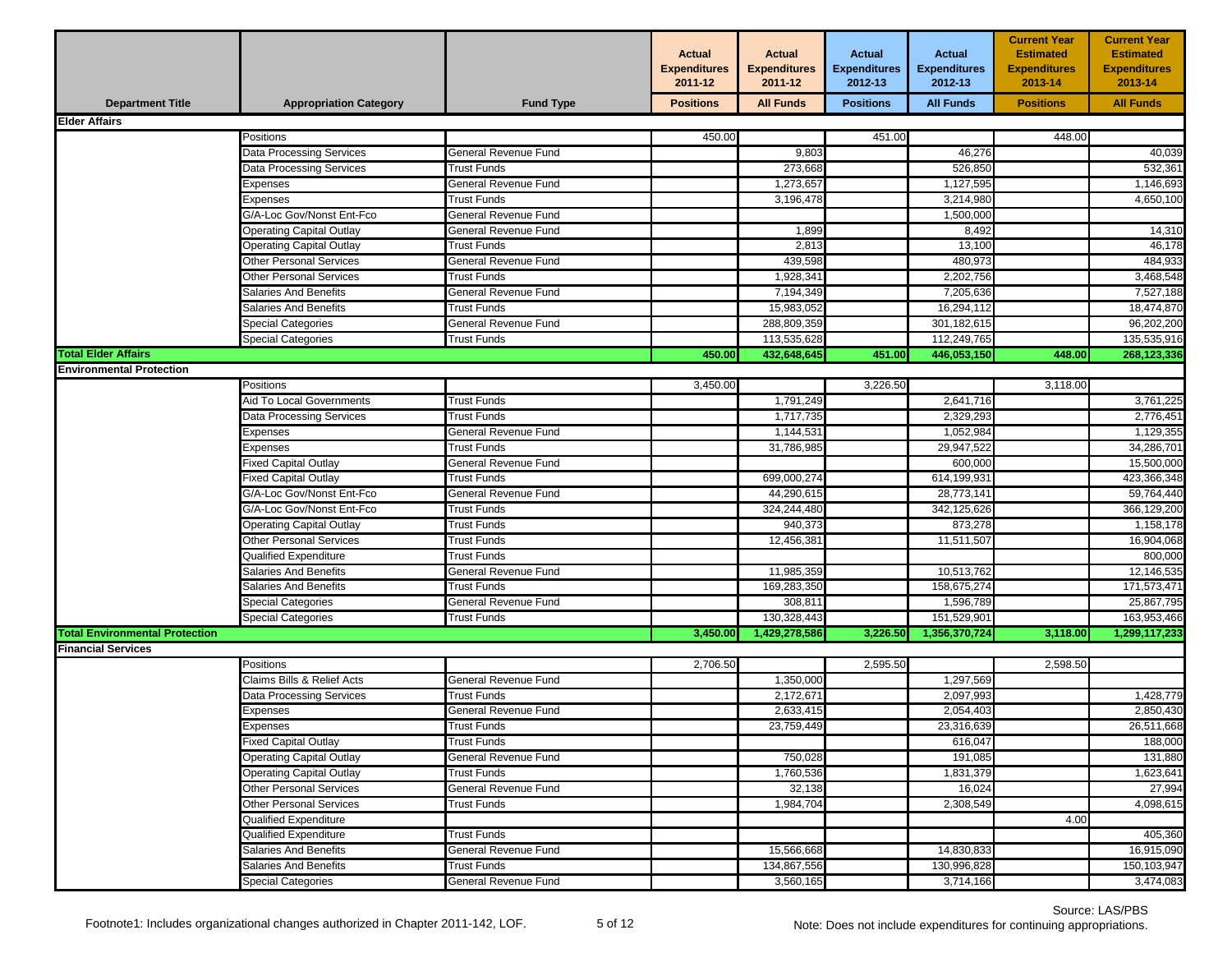|                                                        |                                 |                      | <b>Actual</b><br><b>Expenditures</b><br>2011-12 | <b>Actual</b><br><b>Expenditures</b><br>2011-12 | <b>Actual</b><br><b>Expenditures</b><br>2012-13 | <b>Actual</b><br><b>Expenditures</b><br>2012-13 | <b>Current Year</b><br><b>Estimated</b><br><b>Expenditures</b><br>2013-14 | <b>Current Year</b><br><b>Estimated</b><br><b>Expenditures</b><br>2013-14 |
|--------------------------------------------------------|---------------------------------|----------------------|-------------------------------------------------|-------------------------------------------------|-------------------------------------------------|-------------------------------------------------|---------------------------------------------------------------------------|---------------------------------------------------------------------------|
| <b>Department Title</b>                                | <b>Appropriation Category</b>   | <b>Fund Type</b>     | <b>Positions</b>                                | <b>All Funds</b>                                | <b>Positions</b>                                | <b>All Funds</b>                                | <b>Positions</b>                                                          | <b>All Funds</b>                                                          |
|                                                        | <b>Special Categories</b>       | <b>Trust Funds</b>   |                                                 | 82,476,373                                      |                                                 | 87,268,359                                      |                                                                           | 101,176,470                                                               |
| <b>Total Financial Services</b>                        |                                 |                      | 2,706.50                                        |                                                 | 2,595.50                                        |                                                 | 2,602.50                                                                  |                                                                           |
| <b>Fish and Wildlife Conservation Commission</b>       |                                 |                      |                                                 | 270,913,703                                     |                                                 | 270,539,874                                     |                                                                           | 308,935,957                                                               |
|                                                        | Positions                       |                      | 1,947.00                                        |                                                 | 2,099.50                                        |                                                 | 2,112.50                                                                  |                                                                           |
|                                                        | Data Processing Services        | Trust Funds          |                                                 | 94,577                                          |                                                 | 123,135                                         |                                                                           | 593,561                                                                   |
|                                                        | Expenses                        | General Revenue Fund |                                                 | 2,018,062                                       |                                                 | 2,012,220                                       |                                                                           | 1,898,071                                                                 |
|                                                        | Expenses                        | <b>Trust Funds</b>   |                                                 | 19,619,119                                      |                                                 | 22,146,987                                      |                                                                           | 23,960,439                                                                |
|                                                        | Fixed Capital Outlay            | General Revenue Fund |                                                 |                                                 |                                                 | 3,400,000                                       |                                                                           |                                                                           |
|                                                        | Fixed Capital Outlay            | <b>Trust Funds</b>   |                                                 | 5,597,375                                       |                                                 | 4,990,000                                       |                                                                           | 12,398,365                                                                |
|                                                        | G/A-Loc Gov/Nonst Ent-Fco       | Trust Funds          |                                                 | 3,235,200                                       |                                                 | 2,642,600                                       |                                                                           | 3,112,000                                                                 |
|                                                        | Operating Capital Outlay        | General Revenue Fund |                                                 |                                                 |                                                 | 1,432,616                                       |                                                                           |                                                                           |
|                                                        | <b>Operating Capital Outlay</b> | <b>Trust Funds</b>   |                                                 | 1,185,689                                       |                                                 | 1,297,427                                       |                                                                           | 749,235                                                                   |
|                                                        | <b>Other Personal Services</b>  | General Revenue Fund |                                                 | 942,175                                         |                                                 | 967,651                                         |                                                                           | 1,146,210                                                                 |
|                                                        | Other Personal Services         | Trust Funds          |                                                 | 7,495,306                                       |                                                 | 7,879,557                                       |                                                                           | 9,299,589                                                                 |
|                                                        | <b>Salaries And Benefits</b>    | General Revenue Fund |                                                 | 19,333,139                                      |                                                 | 18,901,191                                      |                                                                           | 21,209,592                                                                |
|                                                        | <b>Salaries And Benefits</b>    | <b>Trust Funds</b>   |                                                 | 90.458.672                                      |                                                 | 102,480,054                                     |                                                                           | 115,223,771                                                               |
|                                                        | Special Categories              | General Revenue Fund |                                                 | 2,327,552                                       |                                                 | 2,560,757                                       |                                                                           | 3,613,192                                                                 |
|                                                        | Special Categories              | <b>Trust Funds</b>   |                                                 | 81,562,394                                      |                                                 | 81,285,754                                      |                                                                           | 123,541,943                                                               |
| <b>Total Fish and Wildlife Conservation Commission</b> |                                 |                      | 1,947.00                                        | 233,869,260                                     | 2,099.50                                        | 252,119,949                                     | 2,112.50                                                                  | 316,745,968                                                               |
| <b>Executive Office of the Governor</b>                |                                 |                      |                                                 |                                                 |                                                 |                                                 |                                                                           |                                                                           |
|                                                        | Positions                       |                      | 436.00                                          |                                                 | 429.00                                          |                                                 | 429.00                                                                    |                                                                           |
|                                                        | Aid To Local Governments        | <b>Trust Funds</b>   |                                                 | 5,339,072                                       |                                                 | 3,207,756                                       |                                                                           | 5,856,802                                                                 |
|                                                        | Data Processing Services        | General Revenue Fund |                                                 | 49,778                                          |                                                 | 71,099                                          |                                                                           | 111,297                                                                   |
|                                                        | Data Processing Services        | <b>Trust Funds</b>   |                                                 | 310,015                                         |                                                 | 380,860                                         |                                                                           | 351,473                                                                   |
|                                                        | Expenses                        | General Revenue Fund |                                                 | 2,154,457                                       |                                                 | 2,149,658                                       |                                                                           |                                                                           |
|                                                        | Expenses                        | <b>Trust Funds</b>   |                                                 | 3,050,090                                       |                                                 | 3,060,053                                       |                                                                           | 3,737,136                                                                 |
|                                                        | G/A-Loc Gov/Nonst Ent-Fco       | General Revenue Fund |                                                 |                                                 |                                                 | 5,000,000                                       |                                                                           |                                                                           |
|                                                        | G/A-Loc Gov/Nonst Ent-Fco       | <b>Trust Funds</b>   |                                                 | 3,000,000                                       |                                                 | 3,000,000                                       |                                                                           | 3,000,000                                                                 |
|                                                        | ump Sum                         | General Revenue Fund |                                                 |                                                 |                                                 |                                                 |                                                                           | 3,280,488                                                                 |
|                                                        | ump Sum                         | <b>Trust Funds</b>   |                                                 |                                                 |                                                 |                                                 |                                                                           | 1,719,269                                                                 |
|                                                        | <b>Operating Capital Outlay</b> | General Revenue Fund |                                                 | 42,871                                          |                                                 | 32,911                                          |                                                                           |                                                                           |
|                                                        | Operating Capital Outlay        | <b>Trust Funds</b>   |                                                 | 153,562                                         |                                                 | 139,551                                         |                                                                           | 46,190                                                                    |
|                                                        | Other Personal Services         | General Revenue Fund |                                                 | 227,316                                         |                                                 | 194,542                                         |                                                                           |                                                                           |
|                                                        | <b>Other Personal Services</b>  | <b>Trust Funds</b>   |                                                 | 820,349                                         |                                                 | 776,262                                         |                                                                           | 1,526,877                                                                 |
|                                                        | <b>Salaries And Benefits</b>    | General Revenue Fund |                                                 | 17,069,168                                      |                                                 | 15,662,454                                      |                                                                           | 17,792,127                                                                |
|                                                        | Salaries And Benefits           | <b>Trust Funds</b>   |                                                 | 10,037,126                                      |                                                 | 12,730,794                                      |                                                                           | 13,843,597                                                                |
|                                                        | Special Categories              | General Revenue Fund |                                                 | 12,534,730                                      |                                                 | 14,883,525                                      |                                                                           | 343,755                                                                   |
|                                                        | Special Categories              | Trust Funds          |                                                 | 200, 151, 195                                   |                                                 | 233,299,225                                     |                                                                           | 291,930,377                                                               |
| <b>Total Executive Office of the Governor</b>          |                                 |                      | 436.00                                          | 254.939.729                                     | 429.00                                          | 294,588,690                                     | 429.00                                                                    | 343,539,388                                                               |
| <b>Health</b>                                          |                                 |                      |                                                 |                                                 |                                                 |                                                 |                                                                           |                                                                           |
|                                                        | Positions                       |                      | 17,107.50                                       |                                                 | 16.549.25                                       |                                                 | 15,568.25                                                                 |                                                                           |
|                                                        | Aid To Local Governments        | General Revenue Fund |                                                 | 192,778,985                                     |                                                 | 183,982,166                                     |                                                                           | 190,021,915                                                               |
|                                                        | Aid To Local Governments        | Trust Funds          |                                                 | 48,127,126                                      |                                                 | 43,549,944                                      |                                                                           | 61,646,920                                                                |
|                                                        | Data Processing Services        | General Revenue Fund |                                                 | 73,917                                          |                                                 | 126,398                                         |                                                                           | 942,656                                                                   |
|                                                        | Data Processing Services        | Trust Funds          |                                                 | 5,563,734                                       |                                                 | 5,589,461                                       |                                                                           | 6,328,749                                                                 |
|                                                        | Expenses                        | General Revenue Fund |                                                 | 6,536,338                                       |                                                 | 5,047,691                                       |                                                                           | 5,051,203                                                                 |
|                                                        | Expenses                        | <b>Trust Funds</b>   |                                                 | 162,061,747                                     |                                                 | 157,904,531                                     |                                                                           | 184,031,212                                                               |
|                                                        | <b>Fixed Capital Outlay</b>     | General Revenue Fund |                                                 |                                                 |                                                 |                                                 |                                                                           | 200,000                                                                   |
|                                                        | <b>Fixed Capital Outlay</b>     | Trust Funds          |                                                 | 35,545,983                                      |                                                 | 1,736,947                                       |                                                                           | 5,499,372                                                                 |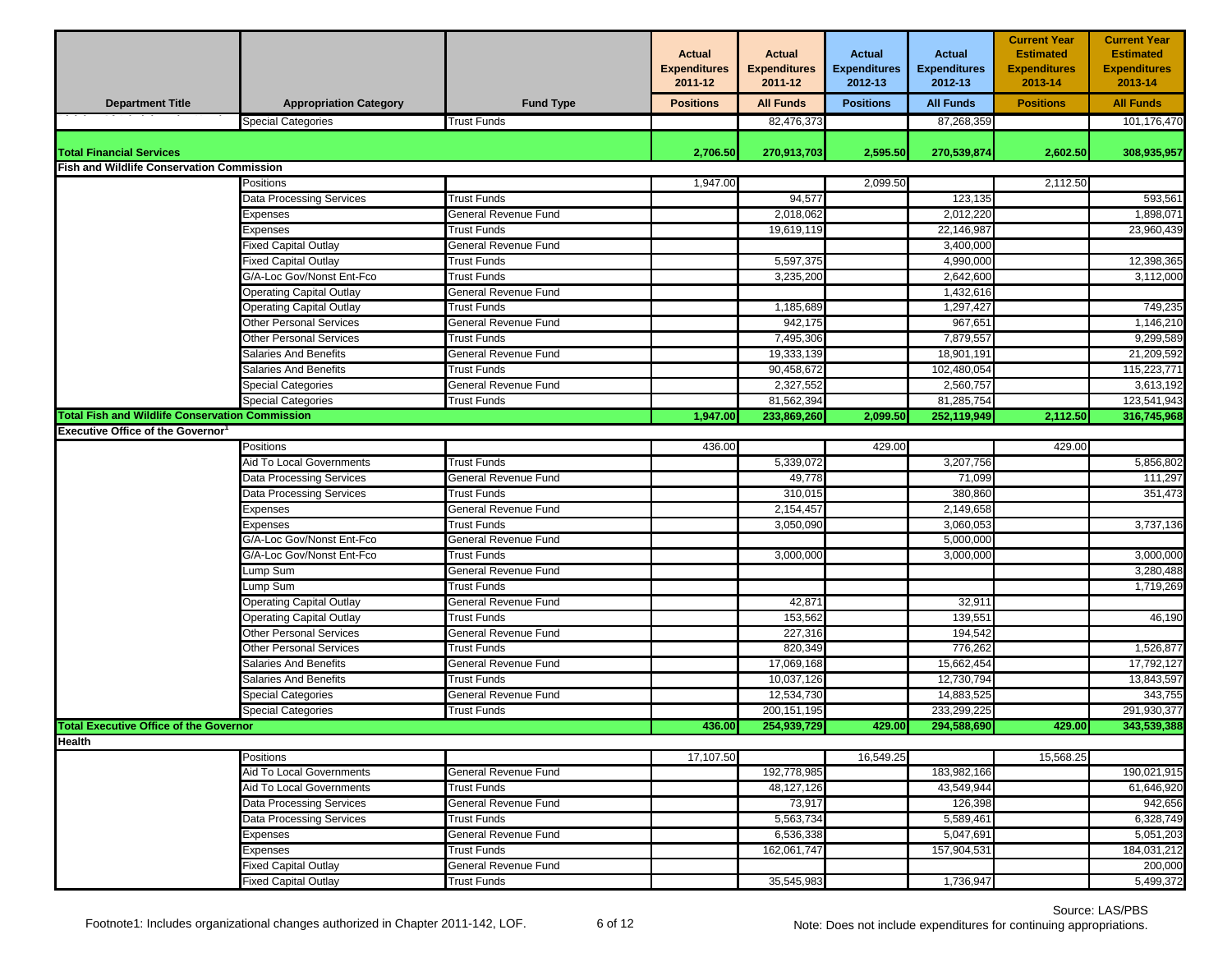|                                                |                                 |                      | <b>Actual</b><br><b>Expenditures</b><br>2011-12 | <b>Actual</b><br><b>Expenditures</b><br>2011-12 | <b>Actual</b><br><b>Expenditures</b><br>2012-13 | <b>Actual</b><br><b>Expenditures</b><br>2012-13 | <b>Current Year</b><br><b>Estimated</b><br><b>Expenditures</b><br>2013-14 | <b>Current Year</b><br><b>Estimated</b><br><b>Expenditures</b><br>2013-14 |
|------------------------------------------------|---------------------------------|----------------------|-------------------------------------------------|-------------------------------------------------|-------------------------------------------------|-------------------------------------------------|---------------------------------------------------------------------------|---------------------------------------------------------------------------|
| <b>Department Title</b>                        | <b>Appropriation Category</b>   | <b>Fund Type</b>     | <b>Positions</b>                                | <b>All Funds</b>                                | <b>Positions</b>                                | <b>All Funds</b>                                | <b>Positions</b>                                                          | <b>All Funds</b>                                                          |
|                                                | Food Products                   | General Revenue Fund |                                                 | 166,771                                         |                                                 |                                                 |                                                                           |                                                                           |
|                                                | <b>Food Products</b>            | Trust Funds          |                                                 | 26,255                                          |                                                 | 142                                             |                                                                           |                                                                           |
|                                                | G/A-Loc Gov/Nonst Ent-Fco       | General Revenue Fund |                                                 |                                                 |                                                 | 1,000,000                                       |                                                                           |                                                                           |
|                                                | G/A-Loc Gov/Nonst Ent-Fco       | Trust Funds          |                                                 | 7,533,960                                       |                                                 | 15,847,818                                      |                                                                           | 7,533,960                                                                 |
|                                                | Lump Sum                        |                      |                                                 |                                                 |                                                 |                                                 | 200.00                                                                    |                                                                           |
|                                                | <b>Operating Capital Outlay</b> | General Revenue Fund |                                                 | 132,741                                         |                                                 | 115,312                                         |                                                                           | 152,920                                                                   |
|                                                | <b>Operating Capital Outlay</b> | <b>Trust Funds</b>   |                                                 | 7,061,657                                       |                                                 | 7,672,951                                       |                                                                           | 13,671,631                                                                |
|                                                | <b>Other Personal Services</b>  | General Revenue Fund |                                                 | 1,019,993                                       |                                                 | 144,040                                         |                                                                           | 438,598                                                                   |
|                                                | <b>Other Personal Services</b>  | <b>Trust Funds</b>   |                                                 | 70,234,356                                      |                                                 | 80,244,065                                      |                                                                           | 80,198,999                                                                |
|                                                | Qualified Expenditure           | Trust Funds          |                                                 |                                                 |                                                 |                                                 |                                                                           | 11,127,030                                                                |
|                                                | Salaries And Benefits           | General Revenue Fund |                                                 | 38,658,161                                      |                                                 | 34,710,378                                      |                                                                           | 33,674,858                                                                |
|                                                | Salaries And Benefits           | <b>Trust Funds</b>   |                                                 | 720,867,475                                     |                                                 | 691,459,254                                     |                                                                           | 815,040,387                                                               |
|                                                | Special Categories              | General Revenue Fund |                                                 | 134,841,892                                     |                                                 | 157,613,776                                     |                                                                           | 195,910,049                                                               |
|                                                | Special Categories              | Trust Funds          |                                                 | 1,139,416,653                                   |                                                 | 1,076,924,656                                   |                                                                           | 1,221,078,222                                                             |
| <b>Total Health</b>                            |                                 |                      | 17,107.50                                       | 2,570,647,744                                   | 16,549.25                                       | 2,463,669,530                                   | 15,768.25                                                                 | 2,832,548,681                                                             |
| <b>Highway Safety and Motor Vehicles</b>       |                                 |                      |                                                 |                                                 |                                                 |                                                 |                                                                           |                                                                           |
|                                                | Positions                       |                      | 4,541.50                                        |                                                 | 4,495.50                                        |                                                 | 4,419.00                                                                  |                                                                           |
|                                                | Data Processing Services        | <b>Trust Funds</b>   |                                                 | 1,743,700                                       |                                                 | 3,052,325                                       |                                                                           | 3,821,705                                                                 |
|                                                | Expenses                        | <b>Trust Funds</b>   |                                                 | 28,062,129                                      |                                                 | 26,297,263                                      |                                                                           | 27,728,344                                                                |
|                                                | Fixed Capital Outlay            | Trust Funds          |                                                 | 498,000                                         |                                                 | 3,698,555                                       |                                                                           | 3,805,877                                                                 |
|                                                | Operating Capital Outlay        | <b>Trust Funds</b>   |                                                 | 4,814,417                                       |                                                 | 3,490,088                                       |                                                                           | 4.348.900                                                                 |
|                                                | Other Personal Services         | Trust Funds          |                                                 | 8.204.625                                       |                                                 | 6,341,844                                       |                                                                           | 10,096,425                                                                |
|                                                | Salaries And Benefits           | <b>Trust Funds</b>   |                                                 | 234,961,495                                     |                                                 | 226,549,731                                     |                                                                           | 260,477,600                                                               |
|                                                | <b>Special Categories</b>       | General Revenue Fund |                                                 | 5,000,000                                       |                                                 | 4,828,020                                       |                                                                           |                                                                           |
|                                                | <b>Special Categories</b>       | Trust Funds          |                                                 | 83,419,333                                      |                                                 | 90,722,926                                      |                                                                           | 120,506,769                                                               |
| <b>Total Highway Safety and Motor Vehicles</b> |                                 |                      | 4,541.50                                        | 366,703,699                                     | 4,495.50                                        | 364,980,752                                     | 4,419.00                                                                  | 430,785,620                                                               |
| <b>Justice Administration</b>                  |                                 |                      |                                                 |                                                 |                                                 |                                                 |                                                                           |                                                                           |
|                                                | Positions                       |                      | 10,127.25                                       |                                                 | 10,135.25                                       |                                                 | 10,201.25                                                                 |                                                                           |
|                                                | <b>Data Processing Services</b> | General Revenue Fund |                                                 | 173,197                                         |                                                 | 216,937                                         |                                                                           | 293,739                                                                   |
|                                                | Expenses                        | General Revenue Fund |                                                 | 2,056,704                                       |                                                 | 1,726,292                                       |                                                                           | 2,111,038                                                                 |
|                                                | Expenses                        | Trust Funds          |                                                 | 517,820                                         |                                                 | 573,589                                         |                                                                           | 475,565                                                                   |
|                                                | Lump Sum                        |                      |                                                 |                                                 |                                                 |                                                 | 14.00                                                                     |                                                                           |
|                                                | <b>Operating Capital Outlay</b> | General Revenue Fund |                                                 | 43,304                                          |                                                 | 129,575                                         |                                                                           | 166,021                                                                   |
|                                                | <b>Operating Capital Outlay</b> | <b>Trust Funds</b>   |                                                 |                                                 |                                                 |                                                 |                                                                           | 10,000                                                                    |
|                                                | Other Personal Services         | General Revenue Fund |                                                 | 3,862,944                                       |                                                 | 5,008,360                                       |                                                                           | 4,350,626                                                                 |
|                                                | <b>Other Personal Services</b>  | <b>Trust Funds</b>   |                                                 | 2,987,753                                       |                                                 | 2,640,578                                       |                                                                           | 5,858,148                                                                 |
|                                                | Salaries And Benefits           | General Revenue Fund |                                                 | 499,681,358                                     |                                                 | 503,051,046                                     |                                                                           | 554,111,721                                                               |
|                                                | Salaries And Benefits           | Trust Funds          |                                                 | 71,881,876                                      |                                                 | 74,359,264                                      |                                                                           | 104,778,565                                                               |
|                                                | <b>Special Categories</b>       | General Revenue Fund |                                                 | 164,951,133                                     |                                                 | 160,993,688                                     |                                                                           | 115,310,550                                                               |
|                                                | <b>Special Categories</b>       | <b>Trust Funds</b>   |                                                 | 457,079,099                                     |                                                 | 431,523,494                                     |                                                                           | 20,448,297                                                                |
| <b>Total Justice Administration</b>            |                                 |                      | 10,127.25                                       | 1,203,235,188                                   | 10,135.25                                       | 1,180,222,823                                   | 10,215.25                                                                 | 807,914,270                                                               |
| Juvenile Justice                               |                                 |                      |                                                 |                                                 |                                                 |                                                 |                                                                           |                                                                           |
|                                                | Positions                       |                      | 4,128.50                                        |                                                 | 3,500.50                                        |                                                 | 3,482.50                                                                  |                                                                           |
|                                                | Aid To Local Governments        | <b>Trust Funds</b>   |                                                 |                                                 |                                                 |                                                 |                                                                           | 412,903                                                                   |
|                                                | Data Processing Services        | General Revenue Fund |                                                 | 520,311                                         |                                                 | 403,505                                         |                                                                           | 366,197                                                                   |
|                                                | Expenses                        | General Revenue Fund |                                                 | 17,721,945                                      |                                                 | 16,525,078                                      |                                                                           | 16,032,634                                                                |
|                                                | Expenses                        | <b>Trust Funds</b>   |                                                 | 8,518,000                                       |                                                 | 7,133,496                                       |                                                                           | 8,501,199                                                                 |
|                                                | <b>Fixed Capital Outlay</b>     | General Revenue Fund |                                                 | 2,086,459                                       |                                                 | 2,586,144                                       |                                                                           | 4,806,244                                                                 |
|                                                | Food Products                   | General Revenue Fund |                                                 | 668,710                                         |                                                 | 549,239                                         |                                                                           | 875,376                                                                   |
|                                                | Food Products                   | <b>Trust Funds</b>   |                                                 | 1,449,776                                       |                                                 | 1,234,057                                       |                                                                           | 2,967,042                                                                 |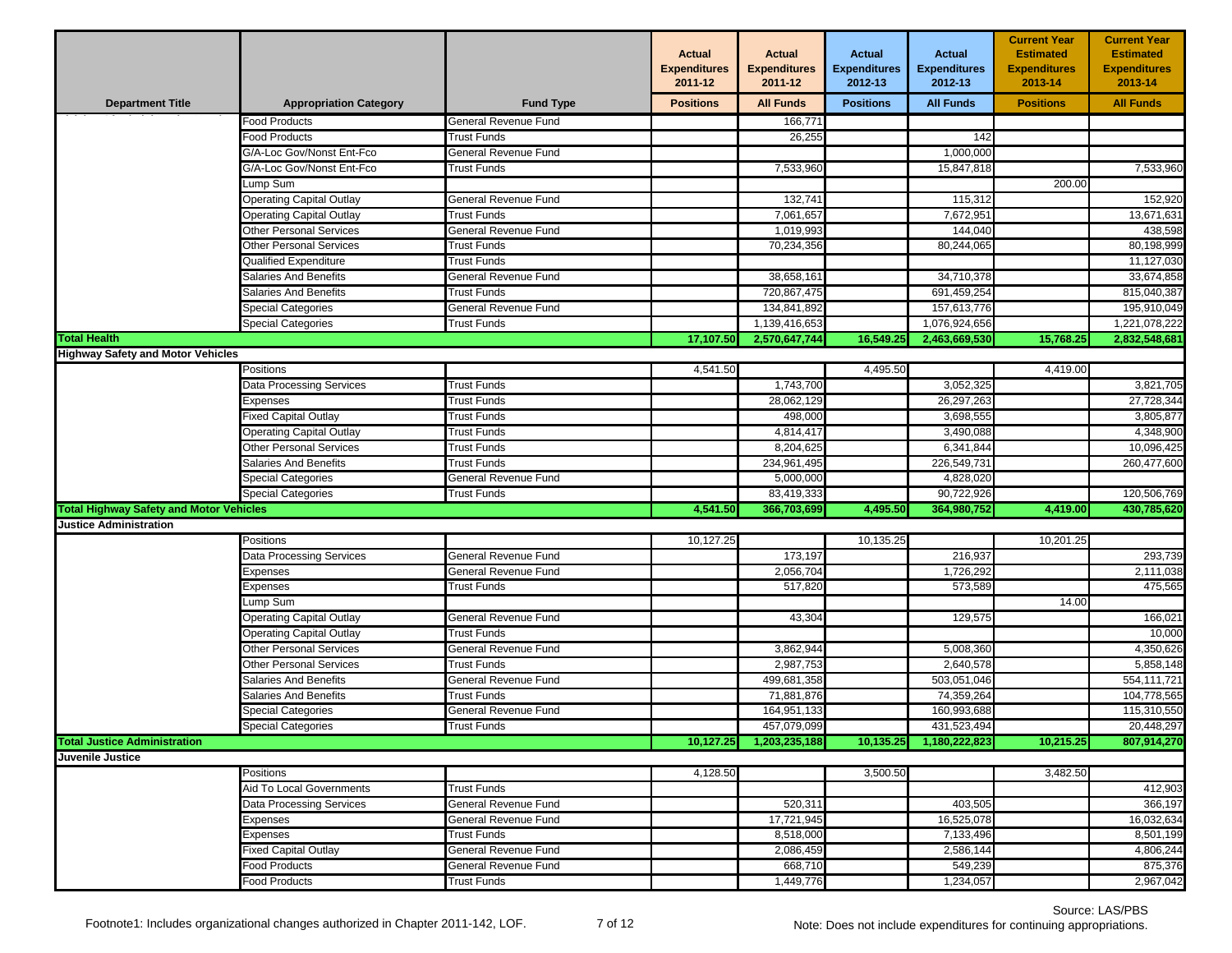|                                                 |                                 |                             | <b>Actual</b><br><b>Expenditures</b><br>2011-12 | <b>Actual</b><br><b>Expenditures</b><br>2011-12 | <b>Actual</b><br><b>Expenditures</b><br>2012-13 | <b>Actual</b><br><b>Expenditures</b><br>2012-13 | <b>Current Year</b><br><b>Estimated</b><br><b>Expenditures</b><br>2013-14 | <b>Current Year</b><br><b>Estimated</b><br><b>Expenditures</b><br>2013-14 |
|-------------------------------------------------|---------------------------------|-----------------------------|-------------------------------------------------|-------------------------------------------------|-------------------------------------------------|-------------------------------------------------|---------------------------------------------------------------------------|---------------------------------------------------------------------------|
| <b>Department Title</b>                         | <b>Appropriation Category</b>   | <b>Fund Type</b>            | <b>Positions</b>                                | <b>All Funds</b>                                | <b>Positions</b>                                | <b>All Funds</b>                                | <b>Positions</b>                                                          | <b>All Funds</b>                                                          |
|                                                 | G/A-Loc Gov/Nonst Ent-Fco       | General Revenue Fund        |                                                 |                                                 |                                                 | 1,000,000                                       |                                                                           |                                                                           |
|                                                 | Operating Capital Outlay        | General Revenue Fund        |                                                 | 145,307                                         |                                                 | 162,508                                         |                                                                           | 161,165                                                                   |
|                                                 | Operating Capital Outlay        | <b>Trust Funds</b>          |                                                 | 233,295                                         |                                                 | 374,897                                         |                                                                           | 376,750                                                                   |
|                                                 | Other Personal Services         | General Revenue Fund        |                                                 | 2,122,243                                       |                                                 | 2,254,342                                       |                                                                           | 2,412,602                                                                 |
|                                                 | Other Personal Services         | Trust Funds                 |                                                 | 1,867,273                                       |                                                 | 1,850,398                                       |                                                                           | 2,771,843                                                                 |
|                                                 | <b>Salaries And Benefits</b>    | General Revenue Fund        |                                                 | 98,637,249                                      |                                                 | 95,580,290                                      |                                                                           | 106,345,725                                                               |
|                                                 | <b>Salaries And Benefits</b>    | <b>Trust Funds</b>          |                                                 | 61,553,239                                      |                                                 | 58,330,921                                      |                                                                           | 71,289,497                                                                |
|                                                 | Special Categories              | General Revenue Fund        |                                                 | 224,192,236                                     |                                                 | 210,877,885                                     |                                                                           | 227,794,226                                                               |
|                                                 | Special Categories              | Trust Funds                 |                                                 | 66,776,189                                      |                                                 | 64,316,208                                      |                                                                           | 79,714,671                                                                |
| <b>Total Juvenile Justice</b>                   |                                 |                             | 4,128.50                                        | 486,492,232                                     | 3,500.50                                        | 463,178,968                                     | 3,482.50                                                                  | 524,828,074                                                               |
| <b>Law Enforcement</b>                          |                                 |                             |                                                 |                                                 |                                                 |                                                 |                                                                           |                                                                           |
|                                                 | Positions                       |                             | 1,682.00                                        |                                                 | 1,684.00                                        |                                                 | 1,710.00                                                                  |                                                                           |
|                                                 | Aid To Local Governments        | <b>Trust Funds</b>          |                                                 | 17,109,524                                      |                                                 | 12,562,683                                      |                                                                           | 29,691,978                                                                |
|                                                 | Data Processing Services        | <b>Trust Funds</b>          |                                                 |                                                 |                                                 |                                                 |                                                                           | 33,709                                                                    |
|                                                 | Expenses                        | General Revenue Fund        |                                                 | 13,346,264                                      |                                                 | 14,193,445                                      |                                                                           | 13,980,662                                                                |
|                                                 | Expenses                        | Trust Funds                 |                                                 | 17,904,309                                      |                                                 | 17,122,141                                      |                                                                           | 22,915,307                                                                |
|                                                 | <b>Operating Capital Outlay</b> | General Revenue Fund        |                                                 | 1,240,677                                       |                                                 | 2,411,179                                       |                                                                           | 1,240,959                                                                 |
|                                                 | <b>Operating Capital Outlay</b> | <b>Trust Funds</b>          |                                                 | 3,113,118                                       |                                                 | 2,540,655                                       |                                                                           | 4,474,759                                                                 |
|                                                 | <b>Other Personal Services</b>  | General Revenue Fund        |                                                 | 350,276                                         |                                                 | 383,797                                         |                                                                           | 387,642                                                                   |
|                                                 | Other Personal Services         | Trust Funds                 |                                                 | 1,123,860                                       |                                                 | 1,177,551                                       |                                                                           | 2,843,552                                                                 |
|                                                 | Salaries And Benefits           | General Revenue Fund        |                                                 | 62,617,014                                      |                                                 | 62,630,886                                      |                                                                           | 70,343,774                                                                |
|                                                 | <b>Salaries And Benefits</b>    | <b>Trust Funds</b>          |                                                 | 41.635.885                                      |                                                 | 41,204,552                                      |                                                                           | 49,795,282                                                                |
|                                                 | Special Categories              | General Revenue Fund        |                                                 | 8,124,339                                       |                                                 | 5,614,620                                       |                                                                           | 5,630,145                                                                 |
|                                                 | Special Categories              | Trust Funds                 |                                                 | 51,108,784                                      |                                                 | 45,446,020                                      |                                                                           | 40,153,930                                                                |
| <b>Total Law Enforcement</b>                    |                                 |                             | 1,682.00                                        | 217,674,050                                     | 1,684.00                                        | 205,287,529                                     | 1,710.00                                                                  | 241,491,699                                                               |
| <b>Legal Affairs and Attorney General</b>       |                                 |                             |                                                 |                                                 |                                                 |                                                 |                                                                           |                                                                           |
|                                                 | Positions                       |                             | 1,297.50                                        |                                                 | 1,292.50                                        |                                                 | 1,245.50                                                                  |                                                                           |
|                                                 | <b>Data Processing Services</b> | General Revenue Fund        |                                                 | 193,339                                         |                                                 | 279,755                                         |                                                                           | 148,903                                                                   |
|                                                 | Data Processing Services        | Trust Funds                 |                                                 |                                                 |                                                 | 4,739                                           |                                                                           | 415,929                                                                   |
|                                                 | .<br>xpenses                    | General Revenue Fund        |                                                 | 2,640,314                                       |                                                 | 2,586,620                                       |                                                                           | 2,330,777                                                                 |
|                                                 | Expenses                        | <b>Trust Funds</b>          |                                                 | 7,106,627                                       |                                                 | 6,712,489                                       |                                                                           | 8,273,240                                                                 |
|                                                 | ump Sumـ                        |                             |                                                 |                                                 |                                                 |                                                 | 50.00                                                                     |                                                                           |
|                                                 | <b>Dperating Capital Outlay</b> | General Revenue Fund        |                                                 | 211,001                                         |                                                 | 131,491                                         |                                                                           | 376,206                                                                   |
|                                                 | <b>Operating Capital Outlay</b> | <b>Trust Funds</b>          |                                                 | 261,266                                         |                                                 | 135,608                                         |                                                                           | 2,030,590                                                                 |
|                                                 | Other Personal Services         | General Revenue Fund        |                                                 | 105,166                                         |                                                 | 78,743                                          |                                                                           | 207,215                                                                   |
|                                                 | Other Personal Services         | <b>Trust Funds</b>          |                                                 | 748,498                                         |                                                 | 762,943                                         |                                                                           | 1,691,352                                                                 |
|                                                 | <b>Salaries And Benefits</b>    | <b>General Revenue Fund</b> |                                                 | 24,496,765                                      |                                                 | 26,223,688                                      |                                                                           | 30,584,155                                                                |
|                                                 | Salaries And Benefits           | Trust Funds                 |                                                 | 43,958,214                                      |                                                 | 41,839,146                                      |                                                                           | 56,089,619                                                                |
|                                                 | Special Categories              | General Revenue Fund        |                                                 | 8,312,794                                       |                                                 | 7,161,287                                       |                                                                           | 8,153,417                                                                 |
|                                                 | <b>Special Categories</b>       | <b>Trust Funds</b>          |                                                 | 57,960,951                                      |                                                 | 61,195,736                                      |                                                                           | 82,192,079                                                                |
| <b>Total Legal Affairs and Attorney General</b> |                                 |                             | 1,297.50                                        | 145,994,935                                     | 1,292.50                                        | 147, 112, 245                                   | 1,295.50                                                                  | 192,493,482                                                               |
| <b>Legislative Branch</b>                       |                                 |                             |                                                 |                                                 |                                                 |                                                 |                                                                           |                                                                           |
|                                                 | Expenses                        | General Revenue Fund        |                                                 | 26,951,331                                      |                                                 | 27, 157, 631                                    |                                                                           |                                                                           |
|                                                 | Expenses                        | Trust Funds                 |                                                 | 833,088                                         |                                                 | 755,754                                         |                                                                           |                                                                           |
|                                                 | <b>Fixed Capital Outlay</b>     | General Revenue Fund        |                                                 |                                                 |                                                 | 3,000,000                                       |                                                                           |                                                                           |
|                                                 | ump Sum                         | General Revenue Fund        |                                                 | 7,644,140                                       |                                                 | 18,979,103                                      |                                                                           | 197,248,660                                                               |
|                                                 | ump Sum                         | Trust Funds                 |                                                 | 979,334                                         |                                                 | 1,245,569                                       |                                                                           | 2,458,253                                                                 |
|                                                 | <b>Operating Capital Outlay</b> | General Revenue Fund        |                                                 | 1,173,446                                       |                                                 | 651,941                                         |                                                                           |                                                                           |
|                                                 | <b>Operating Capital Outlay</b> | <b>Trust Funds</b>          |                                                 | 3,900                                           |                                                 | 3,900                                           |                                                                           |                                                                           |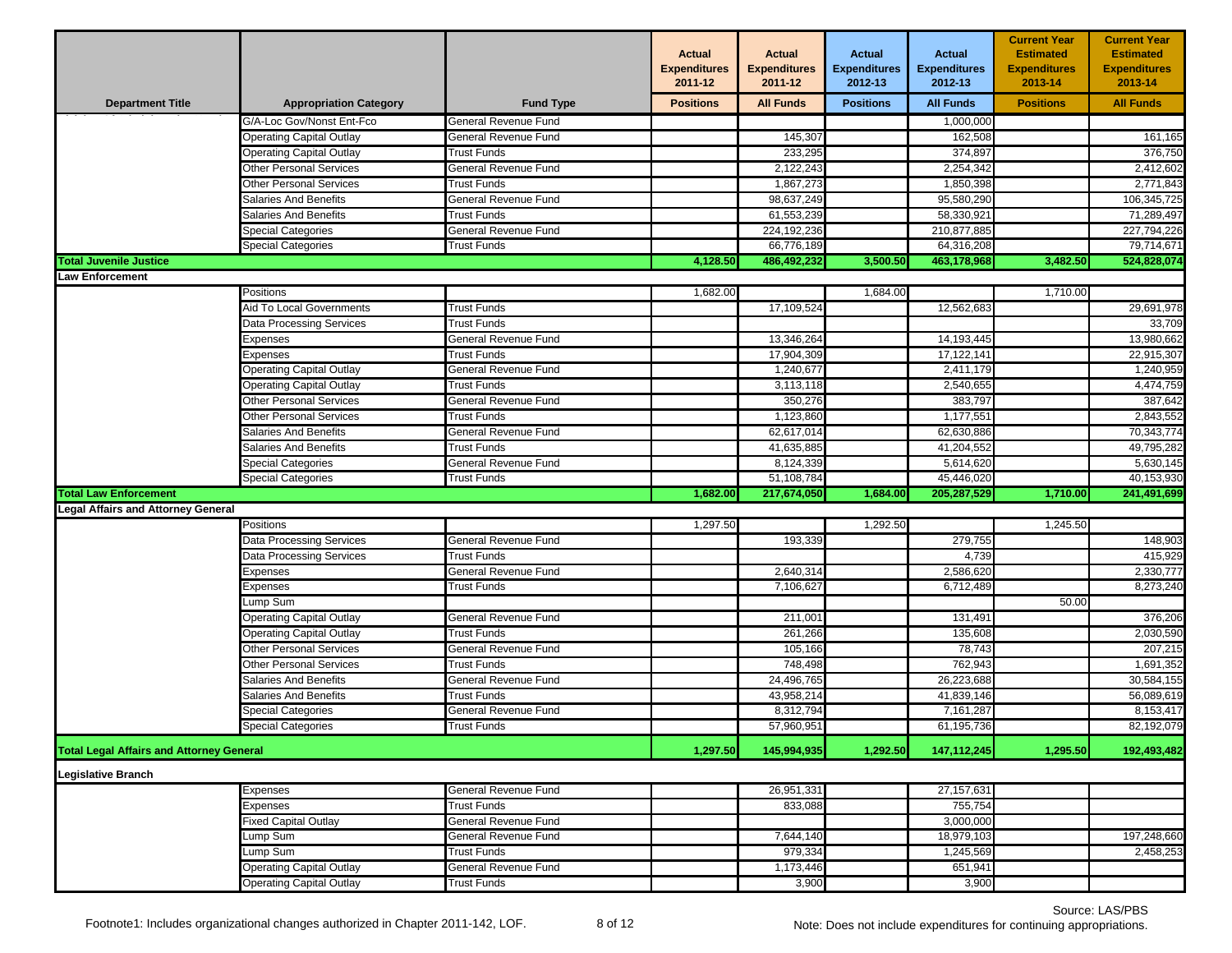|                                                    |                                 |                      | <b>Actual</b><br><b>Expenditures</b><br>2011-12 | <b>Actual</b><br><b>Expenditures</b><br>2011-12 | <b>Actual</b><br><b>Expenditures</b><br>2012-13 | <b>Actual</b><br><b>Expenditures</b><br>2012-13 | <b>Current Year</b><br><b>Estimated</b><br><b>Expenditures</b><br>2013-14 | <b>Current Year</b><br><b>Estimated</b><br><b>Expenditures</b><br>2013-14 |
|----------------------------------------------------|---------------------------------|----------------------|-------------------------------------------------|-------------------------------------------------|-------------------------------------------------|-------------------------------------------------|---------------------------------------------------------------------------|---------------------------------------------------------------------------|
| <b>Department Title</b>                            | <b>Appropriation Category</b>   | <b>Fund Type</b>     | <b>Positions</b>                                | <b>All Funds</b>                                | <b>Positions</b>                                | <b>All Funds</b>                                | <b>Positions</b>                                                          | <b>All Funds</b>                                                          |
|                                                    | <b>Other Personal Services</b>  | General Revenue Fund |                                                 | 8,346,814                                       |                                                 | 8,130,544                                       |                                                                           |                                                                           |
|                                                    | <b>Other Personal Services</b>  | <b>Trust Funds</b>   |                                                 | 36,293                                          |                                                 | 32,237                                          |                                                                           |                                                                           |
|                                                    | Salaries And Benefits           | General Revenue Fund |                                                 | 115,583,953                                     |                                                 | 114,238,855                                     |                                                                           |                                                                           |
|                                                    | Salaries And Benefits           | Trust Funds          |                                                 | 1,756,391                                       |                                                 | 1,576,554                                       |                                                                           |                                                                           |
|                                                    | <b>Special Categories</b>       | General Revenue Fund |                                                 | 21,935,429                                      |                                                 | 24.021.729                                      |                                                                           | 543,222                                                                   |
|                                                    | <b>Special Categories</b>       | <b>Trust Funds</b>   |                                                 | 3,563                                           |                                                 | 3,499                                           |                                                                           | 3,224                                                                     |
| <b>Total Legislative Branch</b>                    |                                 |                      | 0.00                                            | 185,247,682                                     | 0.00                                            | 199,797,316                                     | 0.00                                                                      | 200,253,359                                                               |
| Lottery                                            |                                 |                      |                                                 |                                                 |                                                 |                                                 |                                                                           |                                                                           |
|                                                    | Positions                       |                      | 424.00                                          |                                                 | 423.00                                          |                                                 | 420.00                                                                    |                                                                           |
|                                                    | Data Processing Services        | <b>Trust Funds</b>   |                                                 | 68,525                                          |                                                 | 19,694                                          |                                                                           | 23,243                                                                    |
|                                                    | Expenses                        | <b>Trust Funds</b>   |                                                 | 5,777,049                                       |                                                 | 5,461,425                                       |                                                                           | 5,475,451                                                                 |
|                                                    | <b>Operating Capital Outlay</b> | <b>Trust Funds</b>   |                                                 | 67,724                                          |                                                 | 487,912                                         |                                                                           | 394,885                                                                   |
|                                                    | Other Personal Services         | <b>Trust Funds</b>   |                                                 | 339,918                                         |                                                 | 344,813                                         |                                                                           | 80,000                                                                    |
|                                                    | Salaries And Benefits           | Trust Funds          |                                                 | 25, 149, 257                                    |                                                 | 24,603,873                                      |                                                                           | 26,545,820                                                                |
|                                                    | Special Categories              | Trust Funds          |                                                 | 106,392,856                                     |                                                 | 118,877,348                                     |                                                                           | 123,149,416<br>155,668,815                                                |
| <b>Total Lottery</b><br><b>Management Services</b> |                                 |                      | 424.00                                          | 137,795,329                                     | 423.00                                          | 149,795,065                                     | 420.00                                                                    |                                                                           |
|                                                    | Positions                       |                      | 869.00                                          |                                                 | 845.50                                          |                                                 | 853.50                                                                    |                                                                           |
|                                                    | Aid To Local Governments        | <b>Trust Funds</b>   |                                                 | 117,269,285                                     |                                                 | 106,904,098                                     |                                                                           | 135,535,793                                                               |
|                                                    | Data Processing Services        | General Revenue Fund |                                                 | 26,765                                          |                                                 | 20,480                                          |                                                                           | 40,285                                                                    |
|                                                    | Data Processing Services        | Trust Funds          |                                                 | 1,443,138                                       |                                                 | 1,308,372                                       |                                                                           | 1,211,013                                                                 |
|                                                    | Expenses                        | General Revenue Fund |                                                 | 91,952                                          |                                                 | 99,327                                          |                                                                           | 195,351                                                                   |
|                                                    | Expenses                        | <b>Trust Funds</b>   |                                                 | 9,877,755                                       |                                                 | 9,991,096                                       |                                                                           | 11,763,708                                                                |
|                                                    | Fixed Capital Outlay            | General Revenue Fund |                                                 |                                                 |                                                 | 1,109,000                                       |                                                                           | 24,319,828                                                                |
|                                                    | <b>Fixed Capital Outlay</b>     | <b>Trust Funds</b>   |                                                 | 46,539,968                                      |                                                 | 46,403,654                                      |                                                                           | 46,303,470                                                                |
|                                                    | <b>Operating Capital Outlay</b> | General Revenue Fund |                                                 | 18,534                                          |                                                 | 126,593                                         |                                                                           | 53,025                                                                    |
|                                                    | <b>Operating Capital Outlay</b> | Trust Funds          |                                                 | 230,854                                         |                                                 | 758,820                                         |                                                                           | 347,754                                                                   |
|                                                    | <b>Other Personal Services</b>  | General Revenue Fund |                                                 | 8,923                                           |                                                 | 9,219                                           |                                                                           | 204,477                                                                   |
|                                                    | Other Personal Services         | Trust Funds          |                                                 | 251,790                                         |                                                 | 316,695                                         |                                                                           | 952,856                                                                   |
|                                                    | Pensions And Benefits           | General Revenue Fund |                                                 | 15,047,951                                      |                                                 | 15,251,139                                      |                                                                           | 17,802,039                                                                |
|                                                    | <b>Salaries And Benefits</b>    | General Revenue Fund |                                                 | 4,324,745                                       |                                                 | 4,357,414                                       |                                                                           | 5,328,218                                                                 |
|                                                    | <b>Salaries And Benefits</b>    | <b>Trust Funds</b>   |                                                 | 42,508,125                                      |                                                 | 43,241,643                                      |                                                                           | 49,840,596                                                                |
|                                                    | Special Categories              | General Revenue Fund |                                                 | 849,218                                         |                                                 | 5,486,398                                       |                                                                           | 6,458,411                                                                 |
|                                                    | <b>Special Categories</b>       | <b>Trust Funds</b>   |                                                 | 260,469,538                                     |                                                 | 272,818,941                                     |                                                                           | 300,400,156                                                               |
| <b>Total Management Services</b>                   |                                 |                      | 869.00                                          | 498,958,541                                     | 845.50                                          | 508,202,889                                     | 853.50                                                                    | 600,756,980                                                               |
| <b>Military Affairs</b>                            |                                 |                      |                                                 |                                                 |                                                 |                                                 |                                                                           |                                                                           |
|                                                    | Positions                       |                      | 373.00                                          |                                                 | 397.00                                          |                                                 | 418.00                                                                    |                                                                           |
|                                                    | Data Processing Services        | General Revenue Fund |                                                 |                                                 |                                                 | 837                                             |                                                                           | 1,089                                                                     |
|                                                    | Expenses                        | General Revenue Fund |                                                 | 5,728,020                                       |                                                 | 5,734,912                                       |                                                                           | 5,610,207                                                                 |
|                                                    | Expenses                        | <b>Trust Funds</b>   |                                                 | 11,592,067                                      |                                                 | 13,619,528                                      |                                                                           | 12,774,880                                                                |
|                                                    | <b>Fixed Capital Outlay</b>     | General Revenue Fund |                                                 | 15,000,000                                      |                                                 | 15,000,000                                      |                                                                           | 15,000,000                                                                |
|                                                    | Fixed Capital Outlay            | Trust Funds          |                                                 | 26,258,400                                      |                                                 | 11,844,100                                      |                                                                           | 1,000,000                                                                 |
|                                                    | Food Products                   | <b>Trust Funds</b>   |                                                 | 448,583                                         |                                                 | 445,110                                         |                                                                           | 450,000                                                                   |
|                                                    | <b>Operating Capital Outlay</b> | General Revenue Fund |                                                 | 104,826                                         |                                                 | 185,621                                         |                                                                           | 270,936                                                                   |
|                                                    | Operating Capital Outlay        | Trust Funds          |                                                 | 515,003                                         |                                                 | 630,032                                         |                                                                           | 931,250                                                                   |
|                                                    | <b>Other Personal Services</b>  | General Revenue Fund |                                                 | 43,095                                          |                                                 | 44,095                                          |                                                                           | 54,533                                                                    |
|                                                    | <b>Other Personal Services</b>  | <b>Trust Funds</b>   |                                                 | 77,250                                          |                                                 | 40,406                                          |                                                                           | 105,172                                                                   |
|                                                    | Salaries And Benefits           | General Revenue Fund |                                                 | 6,823,416                                       |                                                 | 6,971,641                                       |                                                                           | 7,570,123                                                                 |
|                                                    | Salaries And Benefits           | <b>Trust Funds</b>   |                                                 | 10,669,487                                      |                                                 | 12,158,827                                      |                                                                           | 13,706,806                                                                |
|                                                    | Special Categories              | General Revenue Fund |                                                 | 5,318,476                                       |                                                 | 5,086,792                                       |                                                                           | 7,265,896                                                                 |

## Source: LAS/PBS Note: Does not include expenditures for continuing appropriations.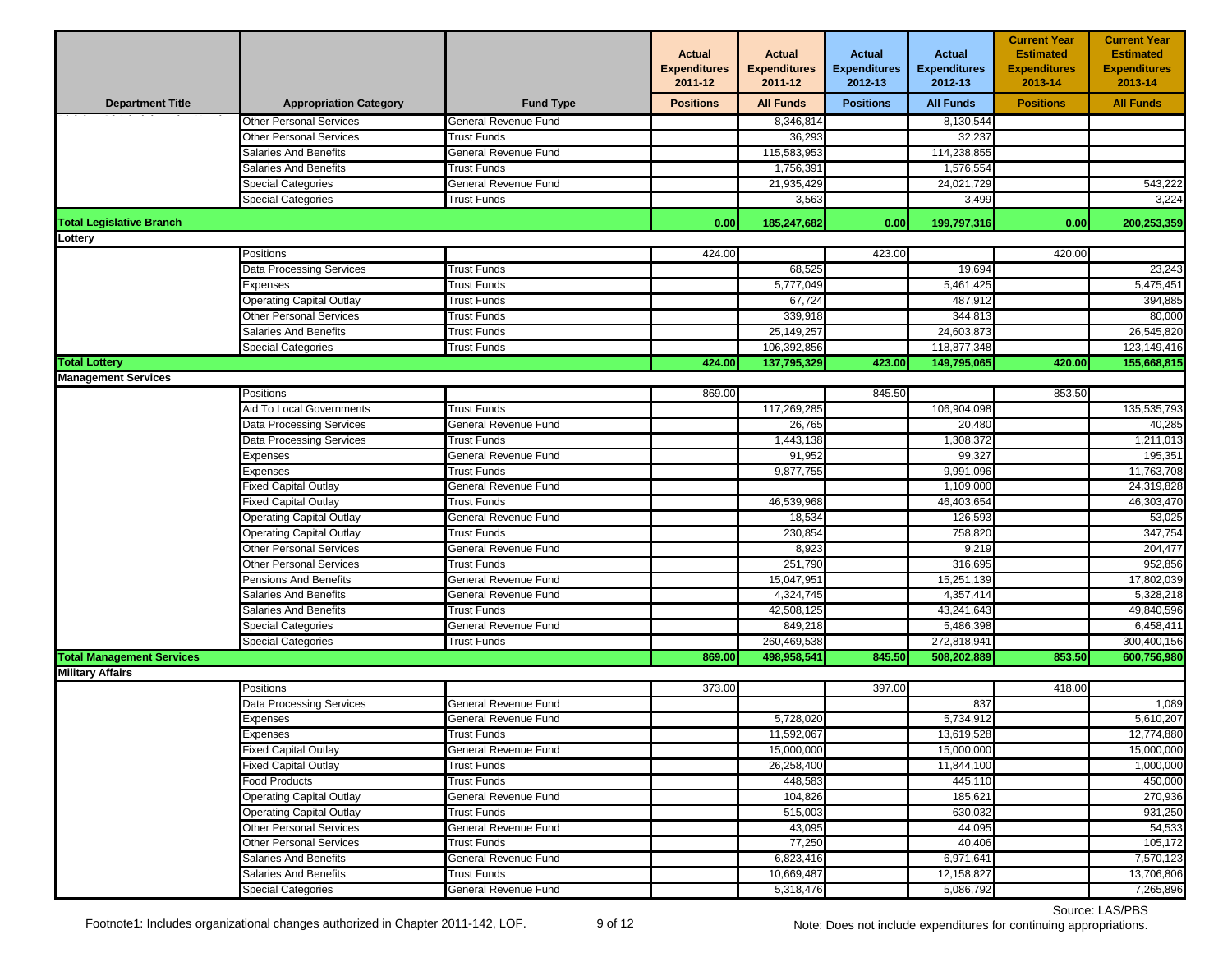|                                               |                                 |                      | <b>Actual</b><br><b>Expenditures</b><br>2011-12 | Actual<br><b>Expenditures</b><br>2011-12 | <b>Actual</b><br><b>Expenditures</b><br>2012-13 | <b>Actual</b><br><b>Expenditures</b><br>2012-13 | <b>Current Year</b><br><b>Estimated</b><br><b>Expenditures</b><br>2013-14 | <b>Current Year</b><br><b>Estimated</b><br><b>Expenditures</b><br>2013-14 |
|-----------------------------------------------|---------------------------------|----------------------|-------------------------------------------------|------------------------------------------|-------------------------------------------------|-------------------------------------------------|---------------------------------------------------------------------------|---------------------------------------------------------------------------|
| <b>Department Title</b>                       | <b>Appropriation Category</b>   | <b>Fund Type</b>     | <b>Positions</b>                                | <b>All Funds</b>                         | <b>Positions</b>                                | <b>All Funds</b>                                | <b>Positions</b>                                                          | <b>All Funds</b>                                                          |
|                                               | <b>Special Categories</b>       | <b>Trust Funds</b>   |                                                 | 10,285,479                               |                                                 | 11,563,400                                      |                                                                           | 16,117,785                                                                |
| <b>Total Military Affairs</b>                 |                                 |                      | 373.00                                          | 92,864,102                               | 397.00                                          | 83,325,301                                      | 418.00                                                                    | 80,858,677                                                                |
| <b>Parole Commission</b>                      |                                 |                      |                                                 |                                          |                                                 |                                                 |                                                                           |                                                                           |
|                                               | Positions                       |                      | 121.00                                          |                                          | 122.00                                          |                                                 | 122.00                                                                    |                                                                           |
|                                               | Data Processing Services        | General Revenue Fund |                                                 | 194,450                                  |                                                 | 194,450                                         |                                                                           | 194,450                                                                   |
|                                               | Expenses                        | General Revenue Fund |                                                 | 756,094                                  |                                                 | 847,118                                         |                                                                           | 767,180                                                                   |
|                                               | <b>Operating Capital Outlay</b> | General Revenue Fund |                                                 | 6,573                                    |                                                 | 34,278                                          |                                                                           | 16,771                                                                    |
|                                               | Other Personal Services         | General Revenue Fund |                                                 | 305,958                                  |                                                 | 523,515                                         |                                                                           | 452,514                                                                   |
|                                               | Salaries And Benefits           | General Revenue Fund |                                                 | 6,112,806                                |                                                 | 6,337,936                                       |                                                                           | 7,093,062                                                                 |
|                                               | <b>Salaries And Benefits</b>    | <b>Trust Funds</b>   |                                                 | 42,594                                   |                                                 | 41,961                                          |                                                                           | 53,683                                                                    |
|                                               | Special Categories              | General Revenue Fund |                                                 | 148,029                                  |                                                 | 134,884                                         |                                                                           | 124,498                                                                   |
| <b>Total Parole Commission</b>                |                                 |                      | 121.00                                          | 7,566,504                                | 122.00                                          | 8,114,142                                       | 122.00                                                                    | 8,702,158                                                                 |
| <b>Northwood Shared Resource Center</b>       |                                 |                      |                                                 |                                          |                                                 |                                                 |                                                                           |                                                                           |
|                                               | Positions                       |                      | 94.00                                           |                                          | 99.00                                           |                                                 | 100.00                                                                    |                                                                           |
|                                               | Data Processing Services        | Trust Funds          |                                                 | 323,326                                  |                                                 | 212,175                                         |                                                                           | 199,092                                                                   |
|                                               | Expenses                        | <b>Trust Funds</b>   |                                                 | 2,150,370                                |                                                 | 808,699                                         |                                                                           | 814,935                                                                   |
|                                               | <b>Operating Capital Outlay</b> | <b>Trust Funds</b>   |                                                 | 24,084                                   |                                                 |                                                 |                                                                           | 24,084                                                                    |
|                                               | Other Personal Services         | <b>Trust Funds</b>   |                                                 | 73,281                                   |                                                 | 126,427                                         |                                                                           | 197,967                                                                   |
|                                               | Salaries And Benefits           | <b>Trust Funds</b>   |                                                 | 5,954,685                                |                                                 | 6,315,009                                       |                                                                           | 7,289,158                                                                 |
|                                               | Special Categories              | Trust Funds          |                                                 | 17,728,110                               |                                                 | 19,058,946                                      |                                                                           | 21,485,845                                                                |
| <b>Total Northwood Shared Resource Center</b> |                                 |                      | 94.00                                           | 26,253,856                               | 99.00                                           | 26,521,256                                      | 100.00                                                                    | 30,011,081                                                                |
| Southwood Shared Resource Center              |                                 |                      |                                                 |                                          |                                                 |                                                 |                                                                           |                                                                           |
|                                               | Positions                       |                      | 126.00                                          |                                          | 121.00                                          |                                                 | 126.25                                                                    |                                                                           |
|                                               | Expenses                        | <b>Trust Funds</b>   |                                                 | 2,222,611                                |                                                 | 3,322,966                                       |                                                                           | 3,458,236                                                                 |
|                                               | <b>Operating Capital Outlay</b> | <b>Trust Funds</b>   |                                                 | 196,761                                  |                                                 | 363,171                                         |                                                                           | 114,250                                                                   |
|                                               | Other Personal Services         | Trust Funds          |                                                 | 40,547                                   |                                                 | 295,600                                         |                                                                           | 45,600                                                                    |
|                                               | Salaries And Benefits           | Trust Funds          |                                                 | 7,089,299                                |                                                 | 7,608,110                                       |                                                                           | 9,072,480                                                                 |
|                                               | Special Categories              | <b>Trust Funds</b>   |                                                 | 15,318,483                               |                                                 | 15,564,636                                      |                                                                           | 20,329,682                                                                |
| <b>Total Southwood Shared Resource Center</b> |                                 |                      | 126.00                                          | 24,867,701                               | 121.00                                          | 27, 154, 483                                    | 126.25                                                                    | 33,020,248                                                                |
| <b>Public Service Commission</b>              |                                 |                      |                                                 |                                          |                                                 |                                                 |                                                                           |                                                                           |
|                                               | Positions                       |                      | 296.00                                          |                                          | 293.00                                          |                                                 | 293.00                                                                    |                                                                           |
|                                               | Data Processing Services        | <b>Trust Funds</b>   |                                                 | 54,372                                   |                                                 | 45,491                                          |                                                                           | 70,825                                                                    |
|                                               | <b>Expenses</b>                 | Trust Funds          |                                                 | 3,562,438                                |                                                 | 3,286,242                                       |                                                                           | 3,695,294                                                                 |
|                                               | <b>Operating Capital Outlay</b> | <b>Trust Funds</b>   |                                                 | 296,971                                  |                                                 | 263,782                                         |                                                                           | 266,200                                                                   |
|                                               | <b>Other Personal Services</b>  | <b>Trust Funds</b>   |                                                 | 121,967                                  |                                                 | 172,428                                         |                                                                           | 200,588                                                                   |
|                                               | Salaries And Benefits           | Trust Funds          |                                                 | 19,328,761                               |                                                 | 19,130,666                                      |                                                                           | 20,576,180                                                                |
|                                               | <b>Special Categories</b>       | <b>Trust Funds</b>   |                                                 | 796,954                                  |                                                 | 1,259,711                                       |                                                                           | 1,019,214                                                                 |
| <b>Total Public Service Commission</b>        |                                 |                      | 296.00                                          | 24, 161, 463                             | 293.00                                          | 24,158,320                                      | 293.00                                                                    | 25,828,301                                                                |
| Revenue                                       |                                 |                      |                                                 |                                          |                                                 |                                                 |                                                                           |                                                                           |
|                                               | Positions                       |                      | 5,143.00                                        |                                          | 5,155.00                                        |                                                 | 5.133.00                                                                  |                                                                           |
|                                               | Aid To Local Governments        | General Revenue Fund |                                                 | 298,413                                  |                                                 | 594,584                                         |                                                                           | 400,000                                                                   |
|                                               | Aid To Local Governments        | Trust Funds          |                                                 | 16,914,426                               |                                                 | 17,724,946                                      |                                                                           | 18,676,266                                                                |
|                                               | Data Processing Services        | General Revenue Fund |                                                 | 4,175,928                                |                                                 | 1,705,546                                       |                                                                           | 1,004,855                                                                 |
|                                               | <b>Data Processing Services</b> | <b>Trust Funds</b>   |                                                 | 7,569,511                                |                                                 | 2,170,472                                       |                                                                           | 2,767,387                                                                 |
|                                               | Expenses                        | General Revenue Fund |                                                 | 12,573,959                               |                                                 | 11,946,911                                      |                                                                           | 13,105,578                                                                |
|                                               | Expenses                        | <b>Trust Funds</b>   |                                                 | 35,697,703                               |                                                 | 35,920,988                                      |                                                                           | 40,499,443                                                                |
|                                               | Financial Assistance Paymt      | Trust Funds          |                                                 | 625,552                                  |                                                 | 254,332                                         |                                                                           | 750,000                                                                   |
|                                               | <b>Operating Capital Outlay</b> | General Revenue Fund |                                                 | 710,150                                  |                                                 | 359,572                                         |                                                                           | 281,059                                                                   |
|                                               | Operating Capital Outlay        | <b>Trust Funds</b>   |                                                 | 2,432,685                                |                                                 | 1,489,086                                       |                                                                           | 1,566,522                                                                 |
|                                               | <b>Other Personal Services</b>  | General Revenue Fund |                                                 | 169,583                                  |                                                 | 442,854                                         |                                                                           | 283,015                                                                   |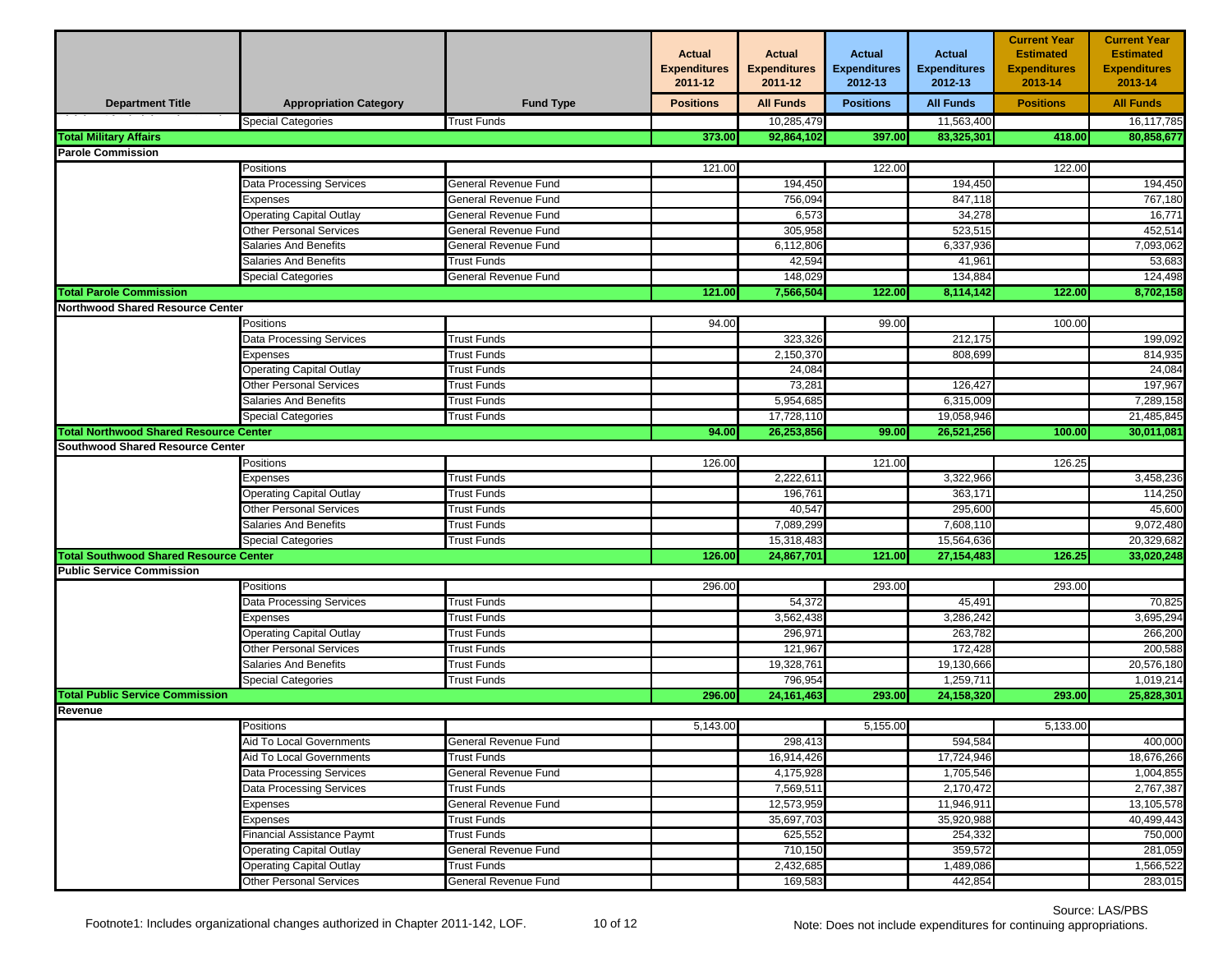|                                 |                                 |                      | <b>Actual</b><br><b>Expenditures</b><br>2011-12 | <b>Actual</b><br><b>Expenditures</b><br>2011-12 | <b>Actual</b><br><b>Expenditures</b><br>2012-13 | <b>Actual</b><br><b>Expenditures</b><br>2012-13 | <b>Current Year</b><br><b>Estimated</b><br><b>Expenditures</b><br>2013-14 | <b>Current Year</b><br><b>Estimated</b><br><b>Expenditures</b><br>2013-14 |
|---------------------------------|---------------------------------|----------------------|-------------------------------------------------|-------------------------------------------------|-------------------------------------------------|-------------------------------------------------|---------------------------------------------------------------------------|---------------------------------------------------------------------------|
| <b>Department Title</b>         | <b>Appropriation Category</b>   | <b>Fund Type</b>     | <b>Positions</b>                                | <b>All Funds</b>                                | <b>Positions</b>                                | <b>All Funds</b>                                | <b>Positions</b>                                                          | <b>All Funds</b>                                                          |
|                                 | <b>Other Personal Services</b>  | <b>Trust Funds</b>   |                                                 | 666,730                                         |                                                 | 815,734                                         |                                                                           | 1,126,089                                                                 |
|                                 | <b>Salaries And Benefits</b>    | General Revenue Fund |                                                 | 128,682,736                                     |                                                 | 119,585,334                                     |                                                                           | 135,311,132                                                               |
|                                 | <b>Salaries And Benefits</b>    | Trust Funds          |                                                 | 113,592,238                                     |                                                 | 120,790,763                                     |                                                                           | 132,998,949                                                               |
|                                 | Special Categories              | General Revenue Fund |                                                 | 53,553,730                                      |                                                 | 52,712,667                                      |                                                                           | 54,156,110                                                                |
|                                 | Special Categories              | Trust Funds          |                                                 | 125,355,170                                     |                                                 | 109,459,433                                     |                                                                           | 121,299,788                                                               |
| <b>Total Revenue</b>            |                                 |                      | 5,143.00                                        | 503,018,514                                     | 5,155.00                                        | 475,973,222                                     | 5,133.00                                                                  | 524,226,193                                                               |
| <b>State Court System</b>       |                                 |                      |                                                 |                                                 |                                                 |                                                 |                                                                           |                                                                           |
|                                 | Positions                       |                      | 4,322.50                                        |                                                 | 4,322.50                                        |                                                 | 4,304.50                                                                  |                                                                           |
|                                 | <b>Data Processing Services</b> | General Revenue Fund |                                                 |                                                 |                                                 | 2,172,208                                       |                                                                           | 2,113,619                                                                 |
|                                 | Data Processing Services        | <b>Trust Funds</b>   |                                                 | 1,638,799                                       |                                                 | 2,488,355                                       |                                                                           | 230,000                                                                   |
|                                 | Expenses                        | General Revenue Fund |                                                 |                                                 |                                                 | 11,262,887                                      |                                                                           | 15,799,624                                                                |
|                                 | Expenses                        | <b>Trust Funds</b>   |                                                 | 13,345,561                                      |                                                 | 2,257,147                                       |                                                                           | 3,048,397                                                                 |
|                                 | Fixed Capital Outlay            | General Revenue Fund |                                                 |                                                 |                                                 | 1,000,000                                       |                                                                           | 5,463,780                                                                 |
|                                 | <b>Operating Capital Outlay</b> | General Revenue Fund |                                                 |                                                 |                                                 | 1,016,563                                       |                                                                           | 1,068,093                                                                 |
|                                 | <b>Operating Capital Outlay</b> | <b>Trust Funds</b>   |                                                 | 412,430                                         |                                                 | 12,336                                          |                                                                           | 198,376                                                                   |
|                                 | <b>Other Personal Services</b>  | General Revenue Fund |                                                 |                                                 |                                                 | 2,292,679                                       |                                                                           | 1,747,362                                                                 |
|                                 | <b>Other Personal Services</b>  | <b>Trust Funds</b>   |                                                 | 494,304                                         |                                                 | 524,401                                         |                                                                           | 571,395                                                                   |
|                                 | Salaries And Benefits           | General Revenue Fund |                                                 | 44,553,114                                      |                                                 | 266,252,943                                     |                                                                           | 293,837,139                                                               |
|                                 | <b>Salaries And Benefits</b>    | <b>Trust Funds</b>   |                                                 | 307,003,800                                     |                                                 | 92,174,605                                      |                                                                           | 105,022,567                                                               |
|                                 | Special Categories              |                      |                                                 |                                                 |                                                 |                                                 | 18.00                                                                     |                                                                           |
|                                 | <b>Special Categories</b>       | General Revenue Fund |                                                 | 121,700,000                                     |                                                 | 37,571,697                                      |                                                                           | 45,300,613                                                                |
|                                 | <b>Special Categories</b>       | Trust Funds          |                                                 | 35,707,232                                      |                                                 | 9,102,613                                       |                                                                           | 2,416,314                                                                 |
| <b>Total State Court System</b> |                                 |                      | 4,322.50                                        | 524,855,240                                     | 4,322.50                                        | 428,128,434                                     | 4,322.50                                                                  | 476,817,279                                                               |
| <b>State</b>                    |                                 |                      |                                                 |                                                 |                                                 |                                                 |                                                                           |                                                                           |
|                                 | Positions                       |                      | 416.00                                          |                                                 | 407.00                                          |                                                 | 409.00                                                                    |                                                                           |
|                                 | Aid To Local Governments        | General Revenue Fund |                                                 | 23,900,000                                      |                                                 | 23,297,489                                      |                                                                           | 24,498,834                                                                |
|                                 | Aid To Local Governments        | <b>Trust Funds</b>   |                                                 | 2,896,045                                       |                                                 | 2,364,136                                       |                                                                           | 2,632,837                                                                 |
|                                 | <b>Data Processing Services</b> | General Revenue Fund |                                                 | 863,191                                         |                                                 | 988,422                                         |                                                                           | 985,846                                                                   |
|                                 | <b>Data Processing Services</b> | Trust Funds          |                                                 | 39,731                                          |                                                 | 72,804                                          |                                                                           | 74,970                                                                    |
|                                 | Expenses                        | General Revenue Fund |                                                 | 5,354,549                                       |                                                 | 5,120,268                                       |                                                                           | 5,235,099                                                                 |
|                                 | Expenses                        | <b>Trust Funds</b>   |                                                 | 2,683,051                                       |                                                 | 2,297,248                                       |                                                                           | 3,579,628                                                                 |
|                                 | Fixed Capital Outlay            | General Revenue Fund |                                                 |                                                 |                                                 | 4,145,047                                       |                                                                           | 1,350,000                                                                 |
|                                 | G/A-Loc Gov/Nonst Ent-Fco       | General Revenue Fund |                                                 |                                                 |                                                 | 3,644,822                                       |                                                                           | 6,226,874                                                                 |
|                                 | Lump Sum                        | General Revenue Fund |                                                 |                                                 |                                                 |                                                 |                                                                           | 200,000                                                                   |
|                                 | <b>Operating Capital Outlay</b> | General Revenue Fund |                                                 | 36,330                                          |                                                 | 111,910                                         |                                                                           | 44,111                                                                    |
|                                 | <b>Operating Capital Outlay</b> | Trust Funds          |                                                 | 53,177                                          |                                                 | 14,395                                          |                                                                           | 68,988                                                                    |
|                                 | <b>Other Personal Services</b>  | General Revenue Fund |                                                 | 196,932                                         |                                                 | 215,207                                         |                                                                           | 233,881                                                                   |
|                                 | <b>Other Personal Services</b>  | <b>Trust Funds</b>   |                                                 | 1,343,195                                       |                                                 | 1,459,405                                       |                                                                           | 2,326,207                                                                 |
|                                 | Salaries And Benefits           | General Revenue Fund |                                                 | 13,249,111                                      |                                                 | 12,854,098                                      |                                                                           | 13,986,147                                                                |
|                                 | <b>Salaries And Benefits</b>    | <b>Trust Funds</b>   |                                                 | 8,048,502                                       |                                                 | 8,046,612                                       |                                                                           | 9,065,985                                                                 |
|                                 | <b>Special Categories</b>       | General Revenue Fund |                                                 | 6,653,816                                       |                                                 | 13,460,632                                      |                                                                           | 18,802,805                                                                |
|                                 | <b>Special Categories</b>       | Trust Funds          |                                                 | 9,229,713                                       |                                                 | 9,586,559                                       |                                                                           | 10,844,454                                                                |
| <b>Total State</b>              |                                 |                      | 416.00                                          | 74,547,343                                      | 407.00                                          | 87,679,054                                      | 409.00                                                                    | 100,156,666                                                               |
| <b>Transportation</b>           |                                 |                      |                                                 |                                                 |                                                 |                                                 |                                                                           |                                                                           |
|                                 | Positions                       |                      | 6,939.00                                        |                                                 | 6,939.00                                        |                                                 | 6,630.00                                                                  |                                                                           |
|                                 | Data Processing Services        | <b>Trust Funds</b>   |                                                 | 4,197,623                                       |                                                 | 7,055,675                                       |                                                                           | 7,238,903                                                                 |
|                                 | Expenses                        | <b>Trust Funds</b>   |                                                 | 46,594,386                                      |                                                 | 48,245,441                                      |                                                                           | 53,204,427                                                                |
|                                 | <b>Fixed Capital Outlay</b>     | General Revenue Fund |                                                 |                                                 |                                                 | 3,977,928                                       |                                                                           |                                                                           |
|                                 | <b>Fixed Capital Outlay</b>     | <b>Trust Funds</b>   |                                                 | 6,197,331,250                                   |                                                 | 6,239,822,980                                   |                                                                           | 8,641,796,494                                                             |
|                                 | <b>Operating Capital Outlay</b> | <b>Trust Funds</b>   |                                                 | 2,559,118                                       |                                                 | 3,245,518                                       |                                                                           | 2,644,135                                                                 |